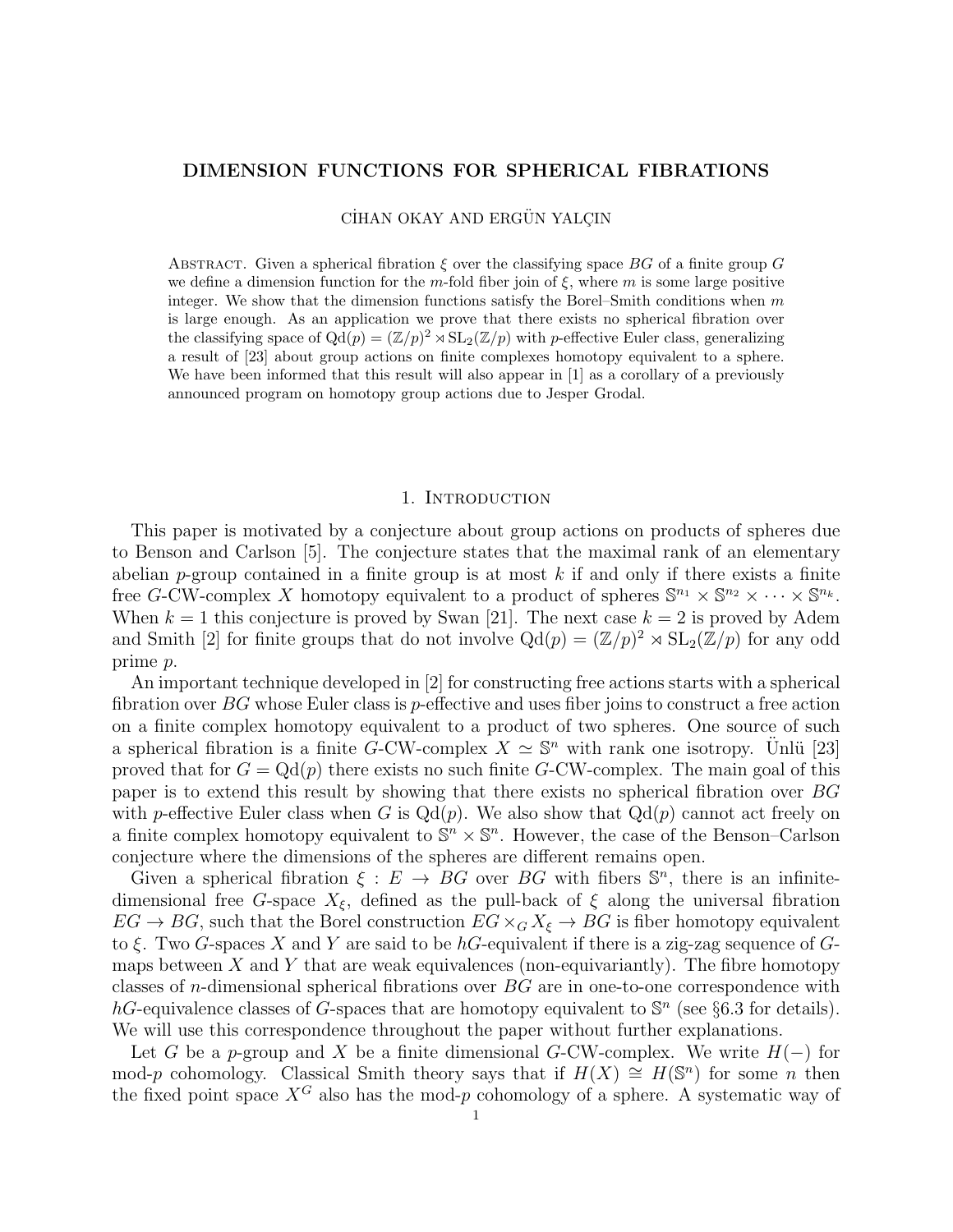studying fixed point subspaces is to define dimension functions  $n<sub>X</sub>$  by setting

$$
H(X^K) \cong H(\mathbb{S}^{n_X(K)-1})
$$

for a subgroup  $K \leq G$ . It is a fundamental fact that  $n<sub>X</sub>$  satisfies certain properties called the Borel–Smith conditions. Smith theory fails for infinite-dimensional complexes. The problem is that, up to homotopy, every action can be made free by taking a product with the universal contractible free  $G$ -space  $EG$ . One way around this problem is to consider homotopy fixed points  $X^{hK} = \text{Map}(EK, X)^K$  instead of ordinary fixed points. An important algebraic tool for studying cohomology of homotopy fixed points is Lannes' T-functor and its variant the Fix functor. Here a technical point is that X needs to be replaced by its Bousfield– Kan p-completion  $X_p^{\wedge}$ , and the theory only works for elementary abelian p-groups. Then a theorem of Lannes' relates the mod-p cohomology of homotopy fixed points  $(X_p^{\wedge})^{hV}$  to the algebraically defined object  $Fix_V(H(X_{hV}))$ , where V is an elementary abelian p-subgroup of G, and  $X_{hV} = EV \times_V X$ .

Lannes' theory can be applied under certain conditions. We show that these conditions can be satisfied by replacing a given G-space  $X \simeq \mathbb{S}^n$  with the p-completion of its m-fold join

$$
X[m] = (\underbrace{X * \cdots * X}_{m})^{\wedge}_{p}.
$$

For large  $m$  we prove that classical Smith theory holds for infinite-dimensional complexes, where the role of fixed points is played by homotopy fixed points.

**Theorem 1.1.** [1] Let P be a finite p-group and  $X \simeq (\mathbb{S}^n)_p^{\wedge}$  be a P-space. Then there exists a positive integer m such that  $(X[m])^{hP} \simeq (\mathbb{S}^r)_p^{\wedge}$  for some r.

We are informed that this result is going to appear in [1] and it is part of a program on homotopy group actions due to Jesper Grodal which was announced previously. Using this result we can define dimension functions for mod-p spherical fibrations. A mod-p spherical fibration is a fibration whose fiber has the homotopy type of a p-completed sphere. Given a mod-p spherical fibration  $\xi : E \to BG$  and a p-subgroup  $Q \leq G$ , we can restrict the fibration  $\xi$  to a fibration  $\xi|_{BQ}: E_Q \to BQ$  by taking the pull-back along the inclusion map  $BQ \to BG$ . This corresponds to restricting the G-action on  $X_{\xi}$  to a Q-action via the inclusion map. We define the integer  $n_{\xi[m]}(Q)$  via the weak equivalence

$$
(X_{\xi}[m])^{hQ} \simeq (\mathbb{S}^{n_{\xi[m]}(Q)-1})_p^{\wedge}
$$

which is a consequence of Theorem 1.1. It turns out that for m large enough,  $n_{\xi[m]}$  satisfies the Borel–Smith conditions when regarded as an integer-valued function on the set of  $p$ subgroups of G (see Theorem 4.6). The dimension function can be made independent of m by considering a rational-valued dimension function defined as follows:

$$
\text{Dim}_{\xi}(Q) = \frac{1}{m} n_{\xi[m]}(Q) \qquad (m \gg 0)
$$

for every *p*-subgroup  $Q \leq G$ .

The Euler class of a fibration is said to be *p*-effective if its restriction to elementary abelian p-subgroups of maximal rank is non-nilpotent. This is a condition on the Euler class of a spherical fibration that is required to obtain a free action of a rank two group on a product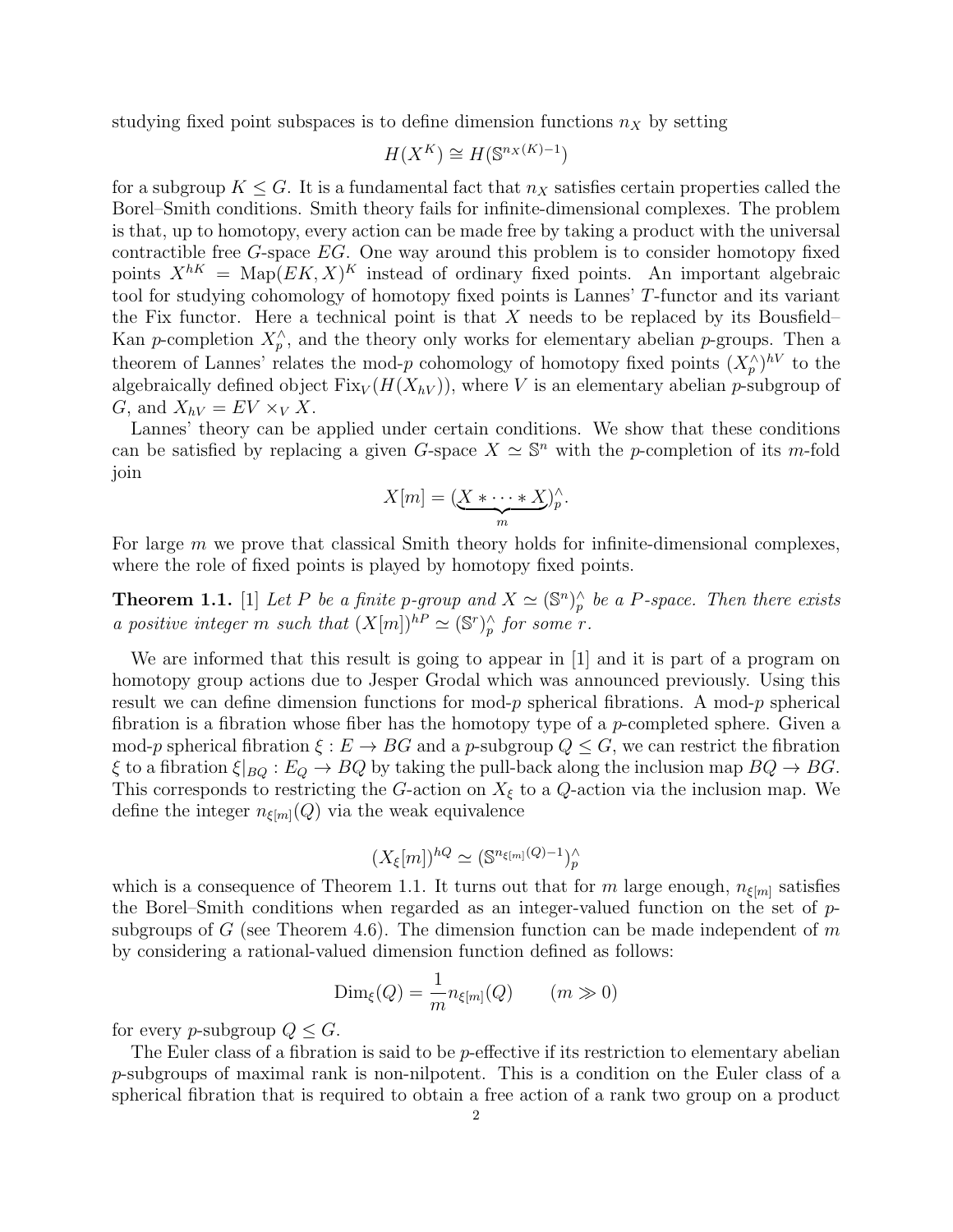of two spheres using the Adem–Smith method. As an application of the dimension function that we defined, we obtain the following.

**Theorem 1.2.** [1] Assume  $p > 2$ . There exists no mod-p spherical fibration  $\xi : E \to BQd(p)$ with a p-effective Euler class.

We are informed that this result is also going to appear in [1] and it was previously announced as a theorem by Jesper Grodal. As a consequence of Theorem 1.2, we obtain that the Adem–Smith method of constructing free actions on finite complexes homotopy equivalent to a product of spheres does not work for  $Qd(p)$ .

Another method for constructing free actions on a product of two spheres  $\mathbb{S}^{n_1} \times \mathbb{S}^{n_2}$  is given by Hambleton and Unlü [13]. This method applies only to the equidimensional case  $(n_1 = n_2)$ . The following theorem shows that this method cannot be used for  $Qd(p)$  either.

**Theorem 1.3.** Let  $G = Qd(p)$ . Then for any  $n \geq 0$ , there is no finite free G-CW-complex X homotopy equivalent to  $\mathbb{S}^n \times \mathbb{S}^n$ .

Therefore if Benson–Carlson conjecture holds then in the construction of a complex  $X \simeq$  $\mathbb{S}^{n_1} \times \mathbb{S}^{n_2}$  with free Qd(p)-action the possibilities are narrowed down to distinct dimensional spheres with a more exotic action.

The general theory of homotopy group actions has been considered by Adem and Grodal [1]. They have informed us that Theorems 1.1 and 1.2 will also appear in their paper under preparation. The idea of using dimension functions for studying mod-p spherical fibrations goes back to Grodal and Smith's unpublished earlier work, although an outline of their ideas can be found in the extended abstract [12]. Theorems 1.1 and 1.2 can also be thought of as corollaries of a program on homotopy group actions due to Grodal. We are grateful to Adem and Grodal for sharing their ideas with us on the subject, and we are looking forward to reading their complete account on the subject. Here we offer our proofs for Theorems 1.1 and 1.2 for completeness and to cover a gap in the existing literature. We should also mention that a result stated by Assadi [4, Corollary 4] also implies Theorems 1.1 and 1.2. Unfortunately, no proofs were provided for this result either.

The organization of the paper is as follows. In Section 2 we compute  $Fix(HE)$  for a fibration  $\xi : E \to B\mathbb{Z}/p$  whose fiber has the cohomology of a sphere. Our main result Theorem 1.1 (Theorem 3.11) is proved in Section 3, where we study the space of sections of a mod-p spherical fibration over the classifying space of a p-group. The dimension function for an m-fold join of a mod-p spherical fibration is defined in Section 4. We prove the nonexistence result Theorem 1.2 (Theorem 4.9) in this section. In Section 5 we prove Theorem 1.3 (Theorem 5.1). We collect some results about mapping spaces, homotopy fixed points, and fiber joins in an appendix in Section 6.

Acknowledgement: We thank Alejandro Adem, Matthew Gelvin, and Jesper Grodal for their comments on the first version of this paper. The second author is supported by Tübitak 1001 project (grant no: 116F194).

# 2. Spherical fibrations and Lannes' T-functor

In this section we compute Fix(HE) for a mod-p spherical fibration  $E \to B\mathbb{Z}/p$ . More generally, we work with fibrations where the mod-p cohomology of the fiber is isomorphic to the cohomology of a sphere. We modify the argument of [22, Chapter 3, §4] for the classical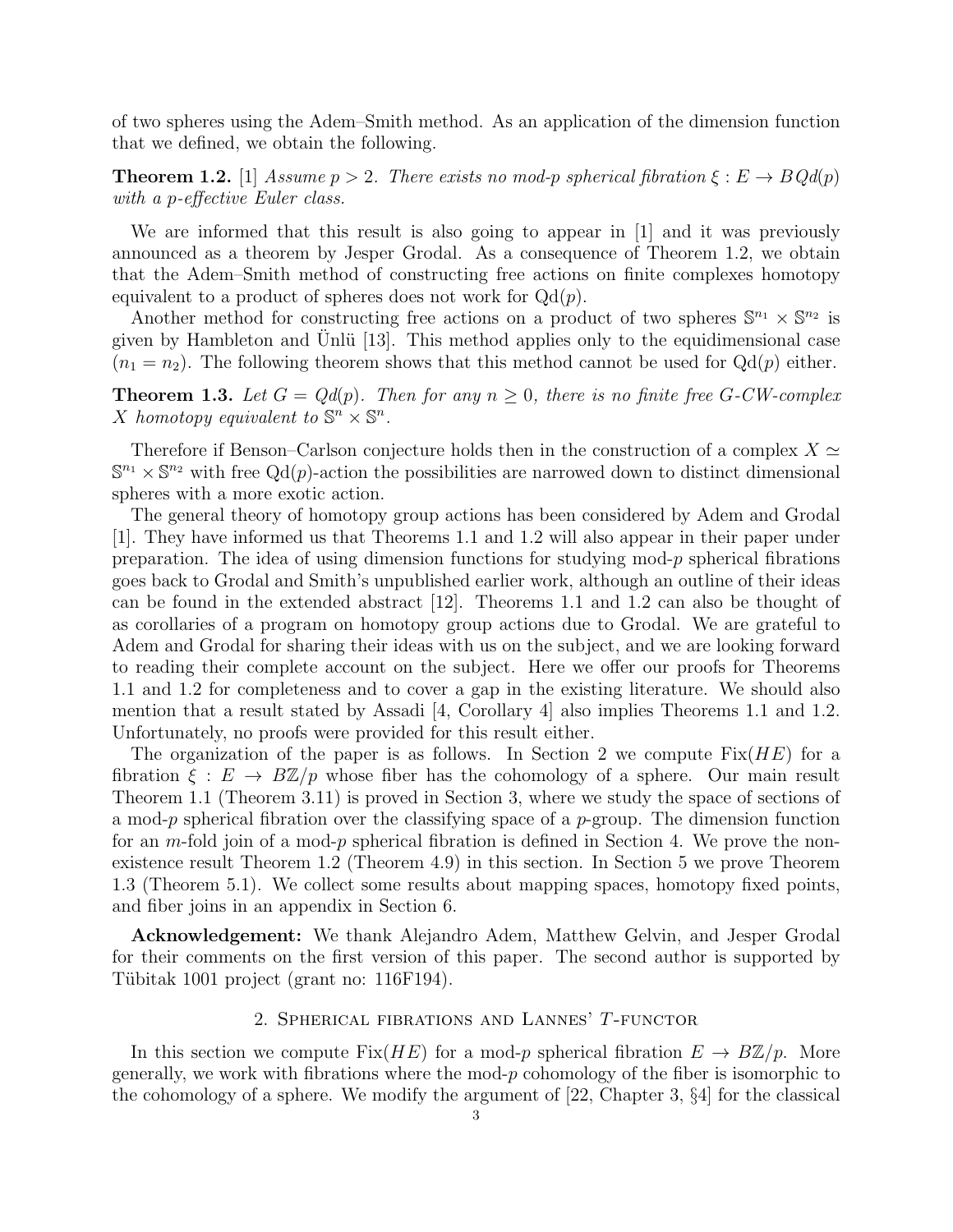case, which works for group actions on finite dimensional complexes, and use the connection between Lannes' T-functor and localization, established in [9].

2.1. Lannes' T-functor: Let U (resp.  $K$ ) denote the category of unstable modules (resp. unstable algebras) over the mod-p Steenrod algebra  $A_p$ . Let V denote an elementary abelian p-group and HV the mod-p cohomology ring of V. The tensor product functor  $HV \otimes -$ :  $U \to U$  has a left adjoint  $T^V : U \to U$  which is called the Lannes T-functor. Let  $U(HV)$ denote the category of unstable modules  $M$  with an  $HV$ -module structure such that the multiplication map  $HV \otimes M \to M$  satisfies the Cartan formula. Let  $f: HW \to HV$  denote the map induced by a subgroup inclusion  $V \subset W$ . Its adjoint  $\hat{f}: T^V H W \to \mathbb{F}_p$  is determined by a ring homomorphism  $\hat{f}_0: (T^V H W)^0 \to \mathbb{F}_p$  in degree zero. We define

$$
T_f^V(M) = \mathbb{F}_p \otimes_{(T^V H W)^0} T^V M,
$$

where the  $(T^{V}HW)^{0}$ -module structure on  $\mathbb{F}_p$  is the one determined by  $\hat{f}_0$ . Let  $S_f$  denote the multiplicatively closed subset of HV generated by the images of the Bocksteins of onedimensional classes in  $HW$  that map non-trivially under f. The following is the main theorem of [9].

**Theorem 2.1.** (Dwyer–Wilkerson [9]) Let W be an elementary abelian p-group, V a subgroup of W, and  $f: HW \to HV$  the map induced by subgroup inclusion. Suppose that M is an object of  $U(HV)$  that is finitely-generated as a module over HV. Then there is a natural isomorphism

$$
T_f^V(M) \cong Un S_f^{-1}(M).
$$

For an object M in  $U(HV)$  the Fix functor is defined by

$$
\mathrm{Fix}_V(M)=\mathbb{F}_p\otimes_{T^VHV}T^VM
$$

where  $\mathbb{F}_p$  is regarded as a  $T^VHV$ -module via the adjoint  $\hat{\varphi}: T^VHV \to \mathbb{F}_p$  of the identity map  $\varphi: HV \to HV$ , see [15, §4.4.3] for details. We record the following properties.

**Proposition 2.2.** Let  $M$  be an object in  $U(HV)$ .

- (1) The natural map  $T_{\varphi}^{V} M \to HV \otimes Fix_{V} M$  is an isomorphism in  $U(HV)$ .
- (2) If  $M$  is a finitely generated HV-module then the localization of the natural map  $M \to T_{\varphi}^{V} M$  with respect to  $S_{\varphi}$  is an isomorphism.

Proof. The first result is proved in [15, Proposition 4.5]. For the second result, the natural map is obtained as follows: Let  $M \to HV \otimes T^V M$  denote the adjoint of the identity map  $T^{V}M \to T^{V}M$ . Composing this map with the unique algebra map  $HV \to \mathbb{F}_p$  gives a map  $M \to T^V M$ . The desired map is obtained by applying the natural projection  $T^V M \to T^V_{\varphi} M$ to the second factor. The fact that the resulting map is an isomorphism can be found in [9, Lemma 4.3,  $\S5$ .

2.2. Spherical fibrations over  $B\mathbb{Z}/p$ . We will study fibrations  $\xi : E \to B\mathbb{Z}/p$  where the cohomology HF of the fiber F is isomorphic to  $H(\mathbb{S}^n)$  for some  $n \geq 0$ , and show that Fix(HE)  $\cong$  H(S<sup>r</sup>) for some  $-1 \leq r \leq n$ . Note that mod-p spherical fibrations satisfy this condition.

We start with recalling the mod-p cohomology ring of  $\mathbb{Z}/p$ . If  $p = 2$ , the cohomology ring  $H(\mathbb{Z}/2)$  is a polynomial algebra  $\mathbb{F}_2[t]$ , where t is of degree one. When  $p > 2$  we have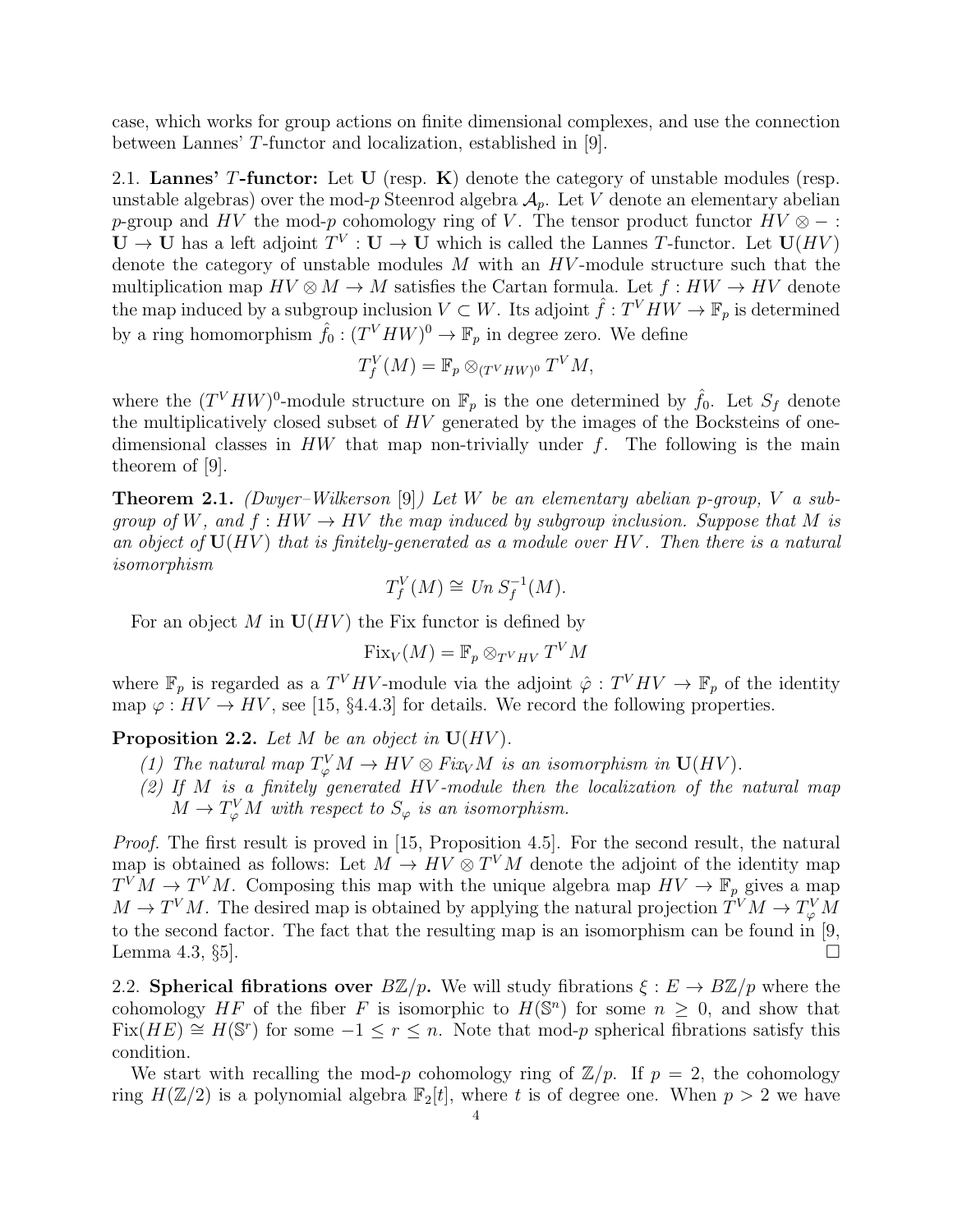$H(\mathbb{Z}/p) = \mathbb{F}_p[t] \otimes \Lambda[s]$ , where s is of degree one and  $t = \beta s$ . Here  $\beta$  is the Bockstein map. The set  $S_{\varphi}$  corresponding to the identity map  $\varphi : H\mathbb{Z}/p \to H\mathbb{Z}/p$  is generated by the Bockstein of the one dimensional class in each case. If  $S = \{1, t, t^2, \dots\}$ , then localization with respect to S is the same as localization with respect to  $S_{\varphi}$ . For simplicity of notation, when  $V = \mathbb{Z}/p$ we will write  $T = T^V$ ,  $T_{\varphi} = T^V_{\varphi}$ , and  $Fix = Fix_V$ .

**Lemma 2.3.** For an arbitrary fibration  $\xi : E \to BV$  we have  $(Fix_VHE)^0 = 0$  if and only if  $\xi^* : HV \to HE$  does not split in **K**.

*Proof.* (Fix<sub>V</sub> HE)<sup>0</sup> is isomorphic to  $(T^V_{\varphi}HE)^0$  which has an  $\mathbb{F}_p$ -basis  $Z_{\varphi}$  given by the set of **K**-maps  $\alpha : HE \to HV$  such that  $\alpha \xi^*$  is the identity map on HV, see [19, Theorem 3.8.6].  $\Box$ 

Now we are ready to prove our main result in this section.

**Theorem 2.4.** Let  $\xi : E \to B\mathbb{Z}/p$  be a fibration such that  $HF \cong H(\mathbb{S}^n)$ . Then  $Fix(HE) \cong$  $H(\mathbb{S}^r)$  for some  $-1 \leq r \leq n$ .

*Proof.* The Serre spectral sequence of the fibration  $\xi$  has  $E_2$ -page given by

$$
H(\mathbb{Z}/p) \otimes HF \Rightarrow HE,
$$

which is non-zero only in two rows since  $HF \cong H(\mathbb{S}^n)$ . The spectral sequence is determined by the differential  $d_{n+1}: E_2^{0,n} \to E_2^{n+1,0}$  whose image lies in the polynomial part of  $H\mathbb{Z}/p$ [3, page 137]. First we assume that  $d_{n+1}$  is non-zero, i.e.  $\xi^*$  does not split. In this case t is nilpotent in HE. Hence the localization vanishes:  $S^{-1}HE = 0$ . By Theorem 2.1 we have  $T_{\varphi}HE = 0$  and the first part of Proposition 2.2 implies that Fix  $HE = 0$ . Next assume that  $d_{n+1} = 0$  so that  $\xi^*$  splits. Localizing the natural map  $HE \to T_{\varphi}HE$  with respect to S gives a diagram

$$
HE \longrightarrow T_{\varphi}HE
$$
  
\n
$$
\downarrow \qquad \qquad \downarrow \qquad (2.2.1)
$$
  
\n
$$
S^{-1}HE \xrightarrow{\cong} S^{-1}(T_{\varphi}HE)
$$

Here the fact that the bottom map is an isomorphism is a consequence of the second part of Proposition 2.2. The right vertical monomorphism maps onto the unstable part of  $S^{-1}(T_{\varphi}HE)$  as a consequence of Theorem 2.1 and the commutativity of the diagram. Since  $HE \cong H(\mathbb{Z}/p) \otimes HF$  is a free  $H(\mathbb{Z}/p)$ -module generated by an element of degree n, the localization map  $HE \to S^{-1}HE$  is a monomorphism. Note that in the spectral sequence multiplication by  $t$  is an isomorphism. After localizing the spectral sequence the two rows extend to negative degrees. Therefore comparing the spectral sequences we see that the localization map is an isomorphism in degrees  $i \geq n$ . Hence from Diagram 2.2.1 it follows that the natural map  $H^iE \to (T_{\varphi}HE)^i \cong (H(\mathbb{Z}/p) \otimes \text{Fix}(HE))^i$  is an isomorphism for  $i \geq n$ . Therefore we have

$$
\bigoplus_{k=0}^{i} \text{Fix}(HE)^{k} \cong \bigoplus_{k=0}^{i} H^{k}(F) = \mathbb{F}_{p} \oplus \mathbb{F}_{p} \quad \text{for } i \ge n. \tag{2.2.2}
$$

One of the factors corresponds to a generator of  $Fix(HE)^0$ , which is non-zero by Lemma 2.3. The other one corresponds to a generator of  $Fix(HE)$  in degree  $r \leq n$ . Therefore  $Fix(HE)$ is isomorphic to  $H(\mathbb{S}^r)$  where  $0 \leq r \leq n$ .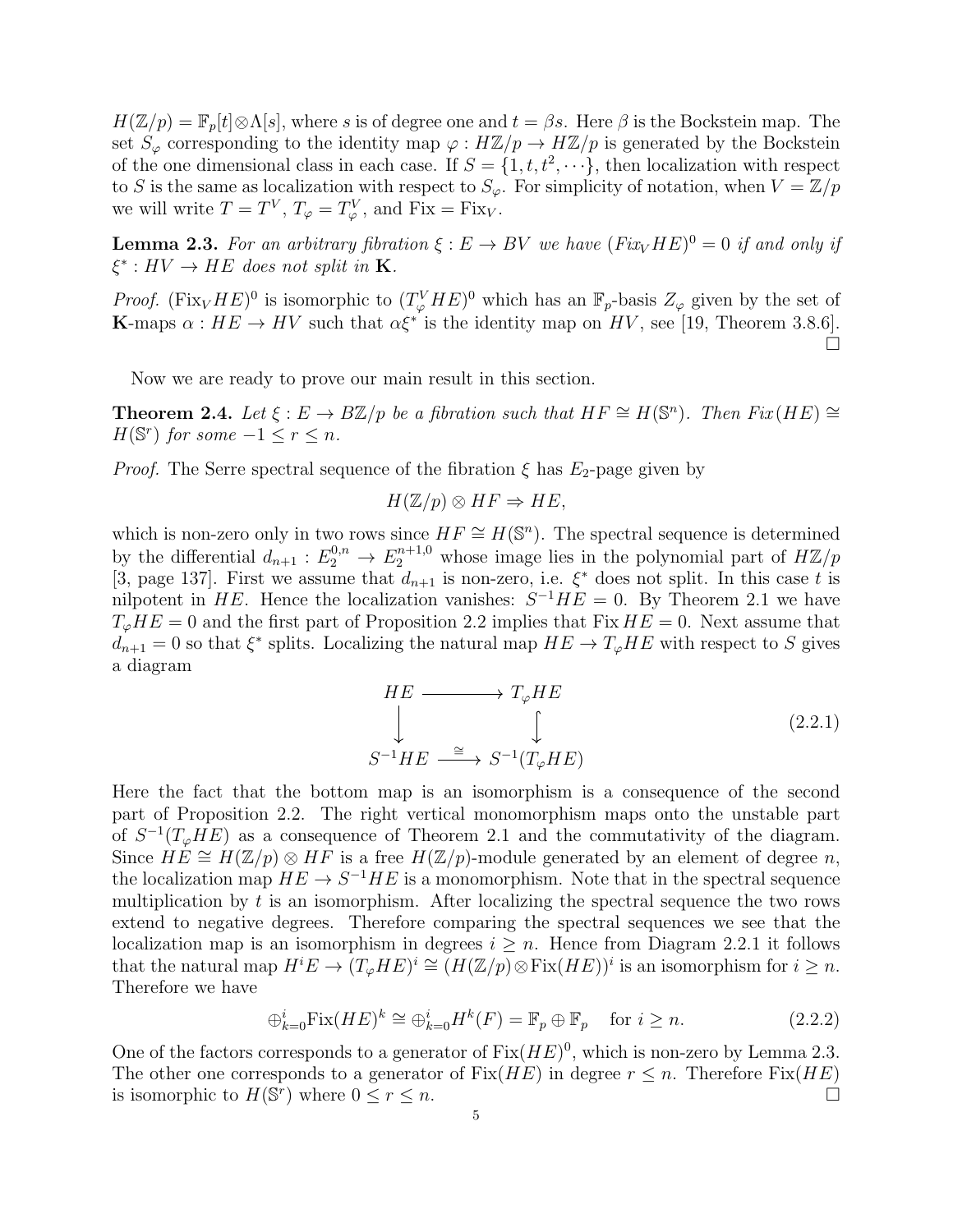#### 3. Cohomology of homotopy fixed points

In this section we study the homotopy fixed point space or equivalently the space of sections of a fibration by applying Lannes' results. For the relationship between the T-functor and mapping spaces, our main references are [15] and [19]. See also the appendix at Section §6 for preliminaries on homotopy fixed points and space of sections.

3.1. Lannes' theorems. Lannes' T-functor gives an approximation to the cohomology of the mapping space  $\text{Map}(BV, Y)$ , where Y is an arbitrary space. The evaluation map ev :  $BV \times \text{Map}(BV, Y) \to Y$  induces a map in cohomology  $HY \to HV \otimes H(\text{Map}(BV, Y))$  whose adjoint is  $T<sup>V</sup>HY \rightarrow H(\text{Map}(BV,Y))$ . The adjoint map factors through

$$
\hat{\text{ev}}: T^V H Y \to H(\text{Map}(BV, Y_p^{\wedge})).\tag{3.1.1}
$$

In degree zero it is induced by the isomorphism  $[BV, Y^{\wedge}_p] \to \mathbf{K}(HY, HV)$  defined by applying the cohomology functor [19, pg. 187]. It is convenient to work on a connected component associated to the homotopy class of a map  $\alpha: BV \to Y_p^{\wedge}$ . Let  $\alpha^*: HY \to HV$  denote the homomorphism induced in cohomology. The component of  $T<sup>V</sup>HY$  at  $\alpha^*$  is defined by

$$
T^V(HY, \alpha^*) = \mathbb{F}_p \otimes_{(T^V H Y)^0} T^V H Y
$$

where the module structure on  $\mathbb{F}_p$  is given by the adjoint  $T^VHY \to \mathbb{F}_p$  of  $\alpha^*$ . Then  $\hat{\text{ev}}$  in 3.1.1 is the product of the maps

$$
\hat{\mathrm{ev}}_\alpha: T^V(HY, \alpha^*) \to H(\mathrm{Map}(BV, Y_p^\wedge)_\alpha)
$$

where  $\alpha$  runs over the homotopy classes of maps  $BV \to Y_p^{\wedge}$ .

We need the notion of freeness for the next theorem due to Lannes. Let G denote the left adjoint of the forgetful functor  $K \to E$  where E denotes the category of graded vector spaces over  $\mathbb{F}_p$ . For an object  $K \in \mathbf{K}$  let  $\Sigma K^1$  denote the graded vector space isomorphic to  $K<sup>1</sup>$  in degree one and zero in other degrees. There is an inclusion of graded vector spaces  $\Sigma K^1 \to K$ . Applying G to this map and composing with the counit  $GK \to K$  of the adjunction gives a canonical map

$$
\chi: G(\Sigma K^1) \to K. \tag{3.1.2}
$$

An unstable algebra K is said to be *free in degrees*  $\leq 2$  if  $\chi$  is an isomorphism in degrees  $\langle 2 \rangle$  and a monomorphism in degree 2. For a more explicit definition, see [15, pg. 25].

**Theorem 3.1.** (Lannes [15, Theorem 3.2.4]) Assume that HY and  $T<sup>V</sup>HY$  are of finite type. If  $T^VHY$  is free in degrees  $\leq 2$  then

$$
\hat{ev}_{\alpha}: T^V(HY, \alpha^*) \to H(Map(BV, Y_p^{\wedge})_{\alpha})
$$

is an isomorphism of unstable algebras.

In the next section we will apply this theorem to  $\text{mod-}p$  spherical fibrations.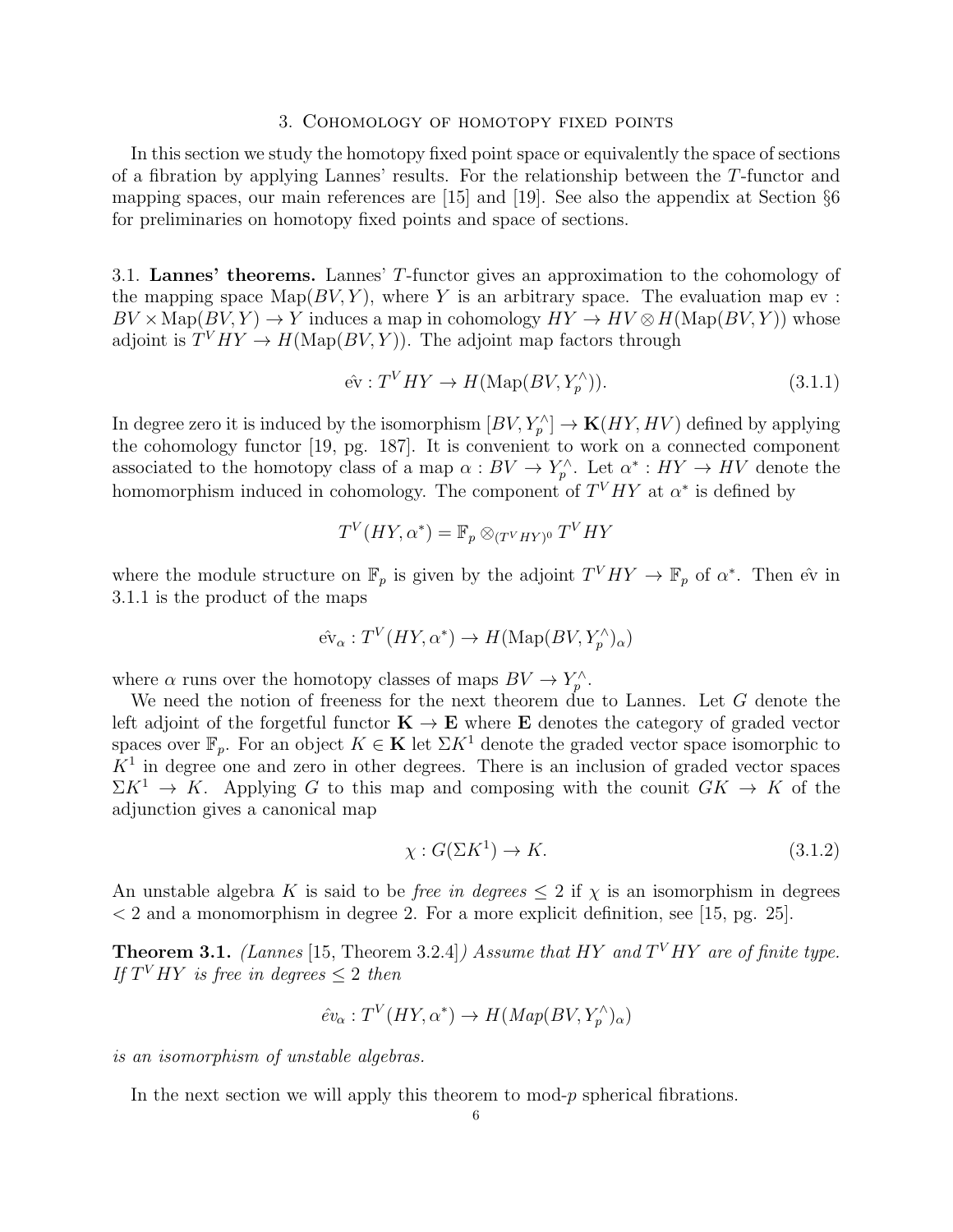3.2. Mod-p spherical fibrations. A fibration whose fiber is homotopy equivalent to a pcompleted sphere is called a mod- $p$  spherical fibration. A source for such fibrations is the fiberwise completion of spherical fibrations. Let  $\xi : E \to BV$  be a mod-p spherical fibration with connected fiber. There is a map of fibrations



where the horizontal maps are weak equivalences. In particular  $E$  is p-complete. Moreover, the diagram is a homotopy pull-back diagram. This implies that there is a weak equivalence  $\operatorname{Sec}(\xi) \to \operatorname{Sec}(\xi_p)$  between the space of sections of these fibrations induced by the p-completion map. Therefore in applying Lannes' theory we can ignore the p-completions up to weak equivalence. We are interested in the cohomology of the space of sections  $\text{Sec}(\xi)$ . As it is explained in Section 6.1 and 6.2, the space of sections  $\text{Sec}(\xi)$  is weakly equivalent to the homotopy fixed point space  $X_{\xi}^{hV}$  where  $X_{\xi}$  is the V-space defined as the pull-back of  $\xi$  along the universal bundle  $EV \rightarrow BV$ . The space of homotopy sections hSec( $\xi$ ) is isomorphic to  $BV \times \text{Sec}(\xi)$  as simplicial sets (see §6.1). We will use Lannes' theory to study the cohomology of space of homotopy sections. Consider the diagram

$$
[BV, E] \xrightarrow{\cong} \mathbf{K}(HE, HV)
$$
  

$$
\downarrow \qquad \qquad \downarrow
$$
  

$$
[BV, BV] \xrightarrow{\cong} \mathbf{K}(HV, HV)
$$

induced by  $\xi$ , where the horizontal maps are bijections. Let  $Z_{\varphi}$  denote the subset of maps in  $\mathbf{K}(HE, HV)$  which splits  $\xi^*$  induced in cohomology. The subset of maps in  $[BV, E]$  that split  $\xi$  up to homotopy is in one-to-one correspondence with  $Z_{\varphi}$ . Then we have

$$
T_{\varphi}^V H E = \prod_{\alpha^* \in Z_{\varphi}} T^V (H E, \alpha^*).
$$

and the product of the evaluation maps  $\hat{\mathbf{ev}}_{\alpha}$  gives a map

$$
T_{\varphi}^{V}HE \to H(\text{hSec}(\xi)).\tag{3.2.1}
$$

By Theorem 3.1 this map is an isomorphism of unstable algebras if  $T_{\varphi}^{V}HE$  is free in degrees  $\leq$  2. Note that the conditions that HE and T<sup>V</sup>HE are of finite type are satisfied in this case because of the spectral sequence calculation and by Theorem 2.4.

**Theorem 3.2.** Let  $\xi : E \to BV$  be a mod-p spherical fibration and  $X_{\xi}$  denote the pull-back of  $\xi$  along the universal fibration  $EV \to BV$ . Assume that  $Fix_V(H\tilde{E}) \cong H(\mathbb{S}^r)$  for some  $-1 \leq r \leq n$ . If  $r \neq 1$  then

$$
H(X_{\xi}^{hV}) \cong H(\mathbb{S}^r).
$$

*Proof.* By the results in Section 6.2, we have  $X_{\xi}^{hV} \simeq \text{Sec}(\xi)$ . Since  $h\text{Sec}(\xi) \simeq BV \times \text{Sec}(\xi)$ , it is enough to show that the map in 3.2.1 is an isomorphism. When  $r = -1$ , the result follows from Lemma 2.3. For the cases  $r = 0$  and  $r > 1$  we check the freeness condition. In 3.1.2 it turns out that the object  $G(\Sigma K^1)$  is isomorphic to HW, where W is the  $\mathbb{F}_p$ -dual of  $K^1$ .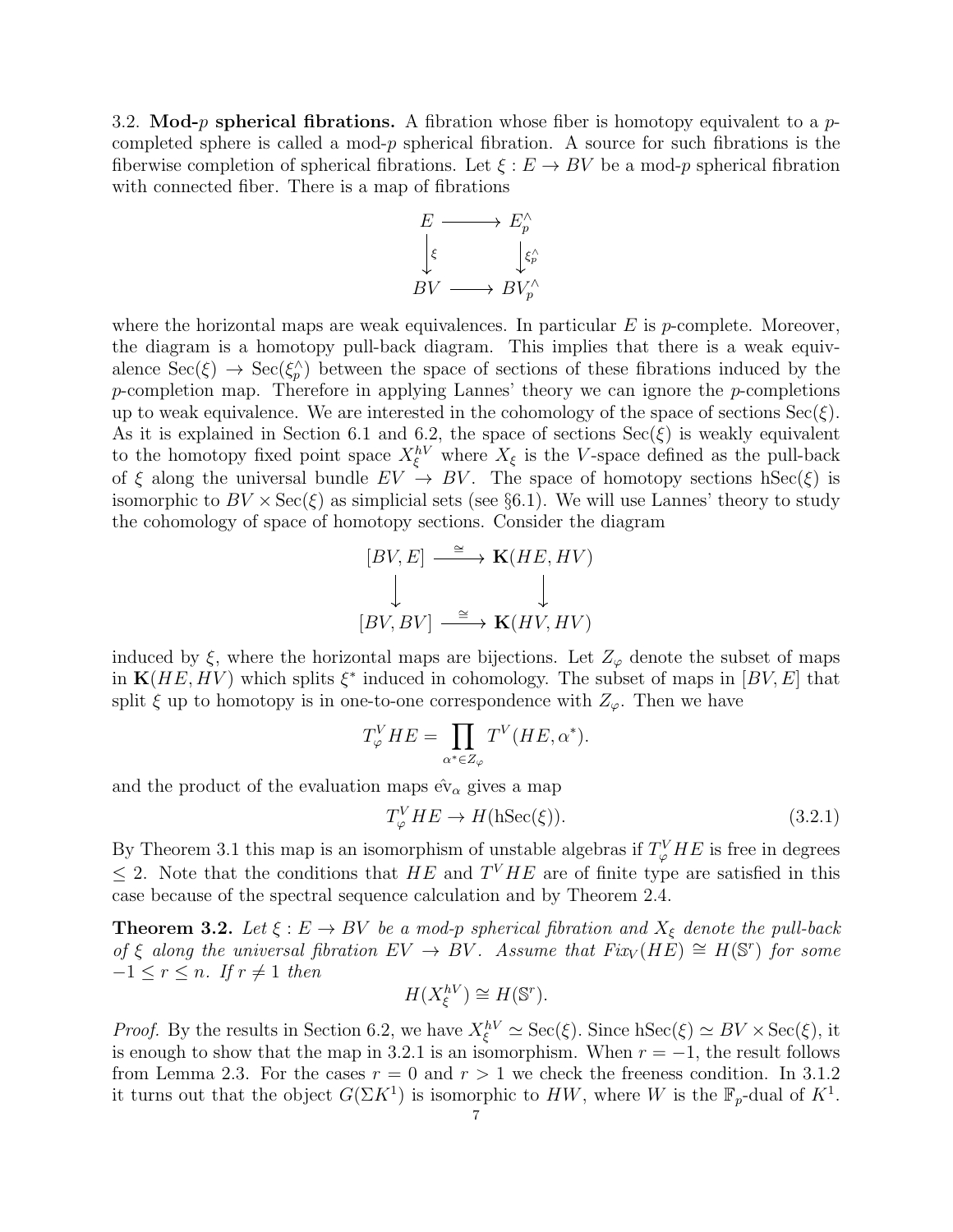Therefore  $\chi$  is an isomorphism in degrees  $\leq 2$  if and only if  $H^2W \to K^2$  is a monomorphism. We claim that  $T_{\varphi}^{V}HE$  is free in degrees  $\leq 2$  when  $r = 0$  and  $r > 1$ . If  $r = 0$  then the set  $Z_{\varphi}$  contains two maps  $\alpha_0$ ,  $\alpha_1$ , and  $T_{\varphi}^VHE = T^V(HE, \alpha_0) \oplus T^V(HE, \alpha_1)$ , where each component is isomorphic to HV. Note that for  $K = HV$  the map  $\chi$  is an isomorphism. Hence the freeness condition is satisfied. For  $r > 1$  we have  $T_{\varphi}^{V}HE = T^{V}(HE, \alpha)$  for a unique homotopy class of a map  $\alpha$ . The freeness property holds since  $(T_{\varphi}^{V}HE)^{1} = H^{1}V$  and  $H^2V \subset (T^V_{\varphi}HE)^2$ . The contract of the contract of the contract of the contract of the contract of  $\Box$ 

**Remark 3.3.** Note that in general  $T_{\varphi}^{V}HE$  is not free in degrees  $\leq 2$  when  $r = 1$ . Hence in this case we cannot apply Lannes' Theorem 3.1 to calculate the cohomology of the homotopy fixed point space. See also [15, Theorem 4.9.3].

We turn to another theorem of Lannes to study the homotopy type of the homotopy fixed point space.

**Theorem 3.4.** [15, Corollary 3.4.3] Assume that HY,  $T<sup>V</sup>HY$ , and  $H(Map(BV,Y)_{\alpha})$  are of finite type. Then  $T^V(HY, \alpha^*) \to H(Map(BV, Y)_{\alpha})$  is an isomorphism of unstable algebras if and only if  $(Map(BV,Y)_{\alpha})_p^{\wedge} \to Map(BV,Y_p^{\wedge})_{\alpha}$  is a homotopy equivalence.

Using this theorem, the Fix calculation of Theorem 2.4, and Theorem 3.2 we can determine the homotopy type of the space of sections of a mod-p spherical fibration over  $B\mathbb{Z}/p$ .

**Theorem 3.5.** Let  $\xi : E \to B\mathbb{Z}/p$  be a mod-p spherical fibration such that  $Fix(HE) \cong H(\mathbb{S}^r)$ where  $r \neq 1$ . Let  $X_{\xi}$  denote the pull-back of  $\xi$  along  $E\mathbb{Z}/p \to B\mathbb{Z}/p$ . Then

$$
X_{\xi}^{h\mathbb{Z}/p} \simeq (\mathbb{S}^r)_p^{\wedge}
$$

where  $-1 \leq r \leq n$ .

*Proof.* In Theorem 2.4 we showed that  $Fix(HE) \cong H(\mathbb{S}^r)$  for some  $-1 \leq r \leq n$ . If  $r \neq 1$ then Theorem 3.2 implies that  $H(\text{Sec}(\xi)) \cong H(\mathbb{S}^r)$ . The section space is the product of mapping spaces  $\text{Map}(BV, E)_{\alpha}$  where  $\alpha$  is a representative of a homotopy class such that  $\alpha^*$ lies in  $Z_{\varphi}$ . Applying Theorem 3.4 to each component we obtain a homotopy equivalence

 $\operatorname{Sec}(\xi)_p^{\wedge} \to \operatorname{Sec}(\xi)$ 

after identifying  $\operatorname{Sec}(\xi) \simeq \operatorname{Sec}(\xi_p^{\wedge})$  up to homotopy. Therefore  $\operatorname{Sec}(\xi) \simeq X_{\xi}^{h\mathbb{Z}/p}$  $\frac{c^{n\omega/p}}{\xi}$  is a *p*-complete space that has the cohomology of a sphere.  $\Box$ 

3.3. Fiber joins and the  $Fix$  functor. Next we look at the relationship between the Fix functor and fiber joins to be able to go around the problem in Theorem 3.5 when  $r = 1$ . Let  $\xi_1 : E_1 \to B\mathbb{Z}/p$  and  $\xi_2 : E_2 \to B\mathbb{Z}/p$  be two fibrations with fibers  $F_1$  and  $F_2$ , respectively. We assume that  $HF_i \cong H(\mathbb{S}^{n_i})$  and  $\xi_1^*: H\mathbb{Z}/p \to HE_1$  splits.

Lemma 3.6. The natural map

$$
Fix(HE_1) \otimes Fix(HE_2) \to FixH(E_1 \times_{B\mathbb{Z}/p} E_2)
$$

is an isomorphism.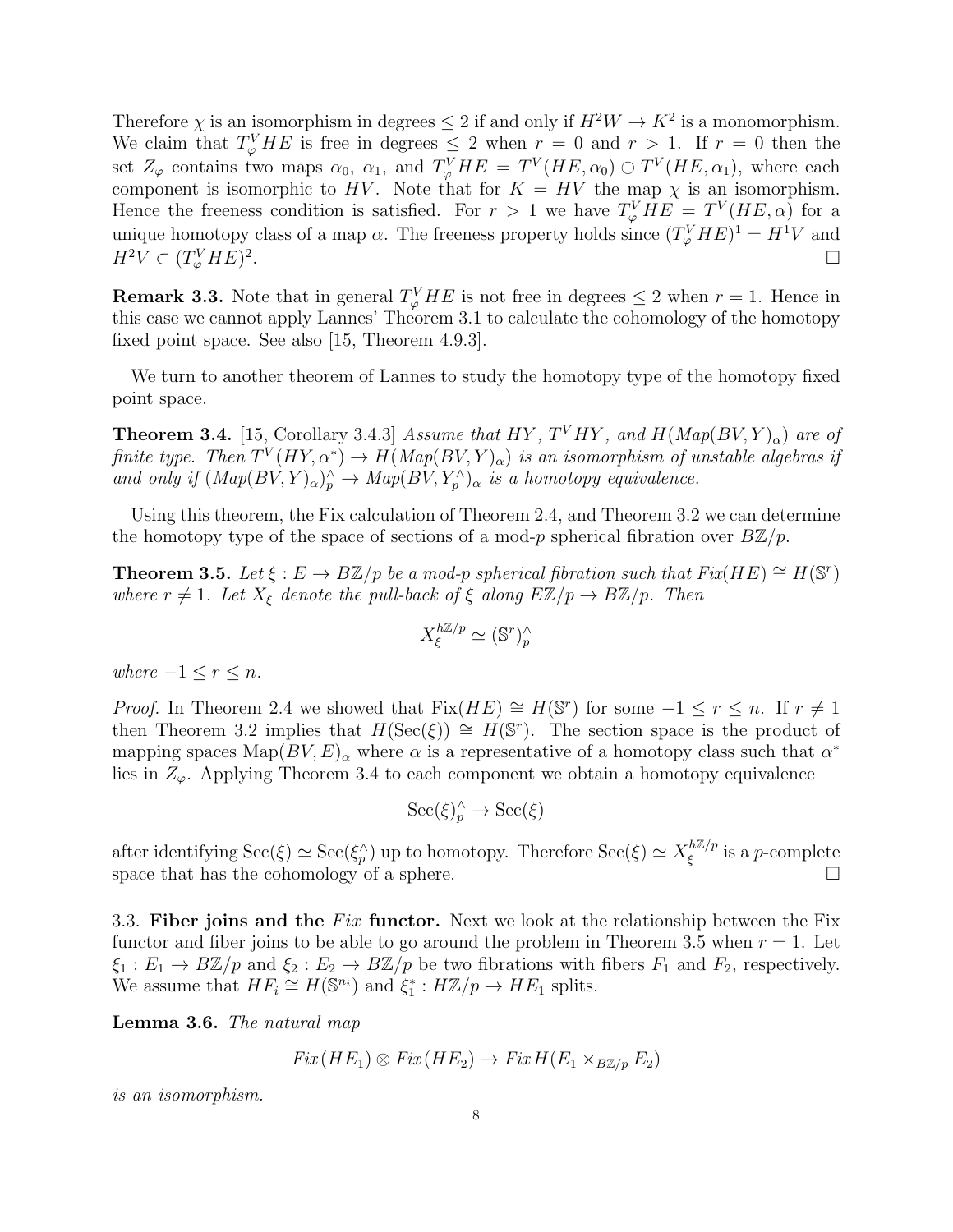Proof. Consider the pull-back diagram of fibrations



We have  $HE_1 = H\mathbb{Z}/p \otimes HF_1$ . The differential  $d_{n+1}$  in the spectral sequence of  $\xi_2$  is either zero or  $t^{\alpha}$ . By comparing the spectral sequences we see that  $H(E_1 \times_{B\mathbb{Z}/p} E_2)$  is either isomorphic to  $HE_1 \otimes HF_2$  or  $HE_1/(t^{\alpha})$ . Consider the natural map

$$
\theta: HE_1 \otimes_{H\mathbb{Z}/p} HE_2 \to H(E_1 \times_{B\mathbb{Z}/p} E_2)
$$

of unstable modules induced by  $p_1$  and  $p_2$ . If  $d_{n+1} = 0$  then the tensor product is isomorphic to  $HE_1 \otimes HF_2$ . If the differential is given by  $t^{\alpha}$  then it becomes  $HE_1 \otimes_{H\mathbb{Z}/p}(H\mathbb{Z}/p)/(t^{\alpha}) \cong$  $HE_1/(t^{\alpha})$ . Therefore in both cases  $\theta$  is an isomorphism of unstable modules. In fact it is a morphism in  $U(H\mathbb{Z}/p)$ . Then the result follows from the isomorphism  $Fix(M_1 \otimes_{H\mathbb{Z}/p} M_2) \cong$  $Fix(M_1) \otimes Fix(M_2)$ , which is valid for  $\mathbf{U}(H\mathbb{Z}/p)$ -modules [15, Theorem 4.6.2.1].

**Proposition 3.7.** Assume that  $Fix H(E_i) \cong H(\mathbb{S}^{r_i})$  for some  $r_i$ . Then there is an isomorphism

$$
Fix(H(E_1 *_{B\mathbb{Z}/p} E_2)) \cong H(\mathbb{S}^{r_1+r_2+1}).
$$

Proof. Consider the homotopy push-out square

$$
E_1 \times_{B\mathbb{Z}/p} E_2 \longrightarrow E_1
$$
\n
$$
\downarrow \qquad \qquad \downarrow
$$
\n
$$
E_2 \longrightarrow E_1 \ast_{B\mathbb{Z}/p} E_2 \qquad (3.3.1)
$$

We can assume that  $E_i = (X_i)_{h\mathbb{Z}/p}$  for some  $\mathbb{Z}/p$ -space  $X_i$ . The assignment  $X \mapsto \text{Fix } H(X_{h\mathbb{Z}/p})$ defines an equivariant cohomology theory on the category of  $\mathbb{Z}/p$ -spaces [15, §4.7]. Then associated to the push out diagram there is a Mayer–Vietoris sequence, which breaks into short exact sequences

$$
0 \to \operatorname{Fix} H(E_1)^q \oplus \operatorname{Fix} H(E_2)^q \to (\operatorname{Fix} H(E_1) \otimes \operatorname{Fix} H(E_2))^q \to \operatorname{Fix} H(E_1 *_{B\mathbb{Z}/p} E_2)^{q+1} \to 0,
$$

where we used Lemma 3.6 for the middle term. In degree zero we need to consider the reduced cohomology groups. Compare this sequence to the Mayer–Vietoris sequence of the homotopy push-out:



The result follows from  $\mathbb{S}^{r_1} * \mathbb{S}^{r_2} \cong \mathbb{S}^{r_1+r_2+1}$ 

.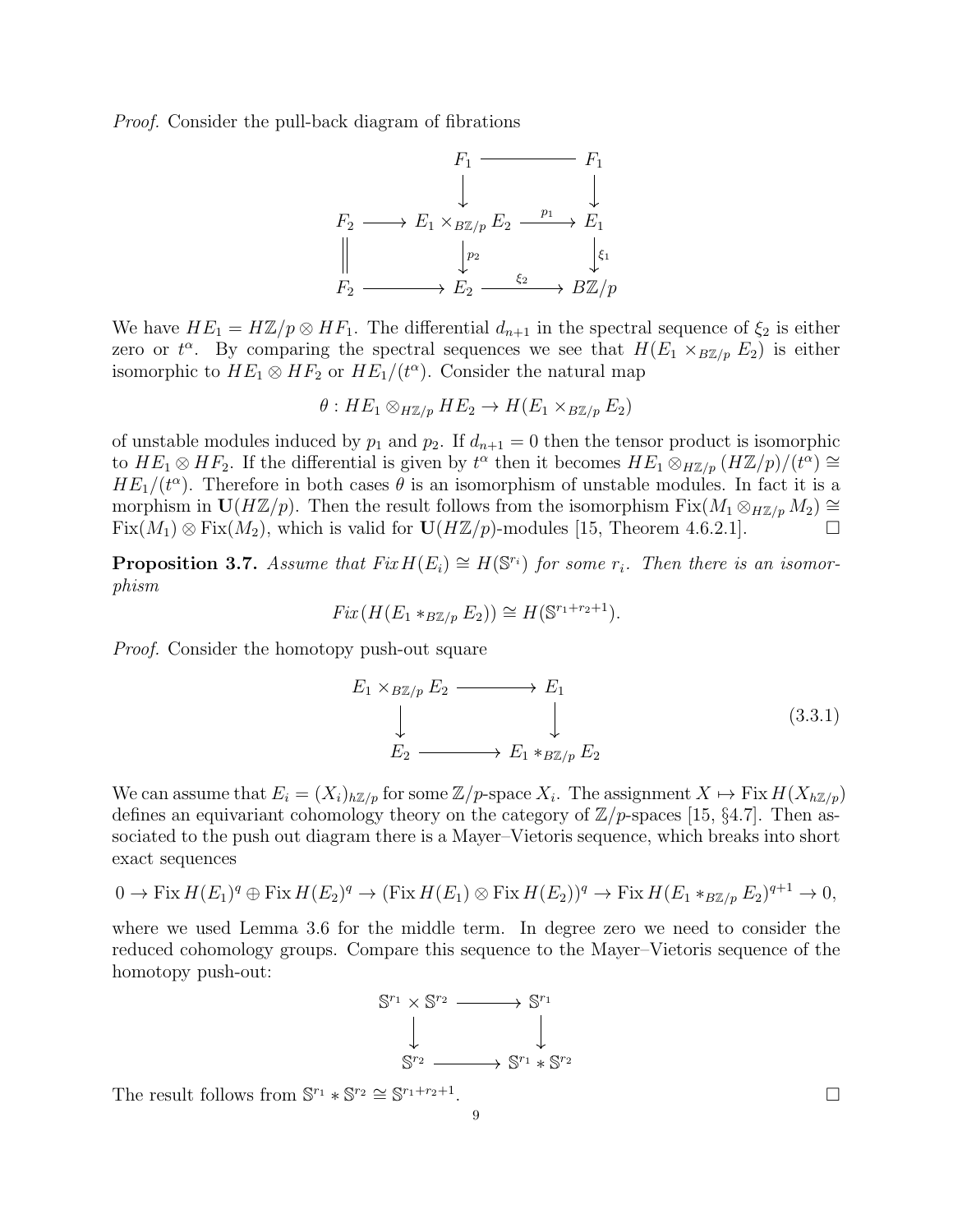Let  $\xi : E \to B$  be a fibration with fiber F. The fiberwise p-completion (§6.4) of  $\xi$  is a fibration  $\xi_{p/B}^{\wedge}: E_{p/B}^{\wedge} \to B$  whose fiber is  $F_p^{\wedge}$ . We use the following notation (§6.5)

$$
X[m] = (\underbrace{X * \cdots * X}_{m})_p^{\wedge}
$$

and for a fibration  $\xi : E \to B$  we define

$$
E_{/B}[m] = (\underbrace{E *_{B} \cdots *_{B} E}_{m})_{p/B}^{\wedge}
$$

and denote the associated fibration by  $\xi[m] : E_{B}[m] \to B$ .

**Corollary 3.8.** Let  $X = X_{\xi}$  and r be defined as in Theorem 3.5. Then for all  $m > 2$  we have

$$
(X[m])^{h\mathbb{Z}/p} \simeq \mathbb{S}^r[m].
$$

*Proof.* By Corollary 6.3 we have a fiber homotopy equivalence  $(X[m])_{h\mathbb{Z}/p} \simeq E_{/B\mathbb{Z}/p}[m].$ Since  $X[m]$  is homotopy equivalent to a p-completed sphere, using Proposition 3.7 we obtain

Fix 
$$
H(E_{/B\mathbb{Z}/p}[m]) \cong
$$
 Fix  $H(E *_{B\mathbb{Z}/p} \cdots *_{B\mathbb{Z}/p} E) \cong H(\mathbb{S}^r[m])$ .

Therefore we can apply Theorem 3.5 to  $\xi[m]$ .

**Remark 3.9.** According to Theorem 3.5, as long as  $r \neq 1$  the statement of Corollary 3.8 holds with  $m = 1$ . The problem we faced for  $r = 1$  can be handled by taking joins. When  $r = 1$  it suffices to take  $m = 2$  to obtain

$$
(X[2])^{h\mathbb{Z}/p} \simeq (\mathbb{S}^3)_p^\wedge.
$$

3.4. Finite *p*-groups. Next we extend our results to *p*-groups. Let  $P$  be a finite *p*-group and  $Z \cong \mathbb{Z}/p$  be a subgroup of P contained in the center. Consider a mod-p spherical fibration  $\xi : E \to BP$ , and let  $X = X_{\xi}$ . We are interested in computing the homotopy type of the homotopy fixed point space  $X^{hP}$ . By transitivity of homotopy fixed points (§6.2) we have

 $X^{hP} \simeq Y^{hP/Z}$ 

where  $Y = \text{Map}(EP, X)^Z \simeq X^{hZ}$ . By replacing X with  $X[k]$  for some k and using Corollary 3.8, we can ensure that  $X^{hZ}$  is homotopy equivalent to a p-completed sphere. Now we can consider the P/Z-space Y. But to be able to determine the homotopy type of  $Y^{hP/Z}$  we may need to replace Y with  $Y[l]$ . At this step we need the following lemma.

**Lemma 3.10.** Let  $X_1$  and  $X_2$  be P-spaces such that for  $i = 1, 2$ ,  $X_i \simeq (\mathbb{S}^{n_i})_p^{\wedge}$ , and  $X_i^{hZ} \simeq$  $(\mathbb{S}^{r_i})_p^{\wedge}$  for some  $r_i > 0$ . There is a weak equivalence

$$
\alpha: (X_1^{hZ} * X_2^{hZ})_p^{\wedge} \to ((X_1 * X_2)_p^{\wedge})^{hZ},
$$

which is induced by a map of  $P/Z$ -spaces when the homotopy fixed point spaces are interpreted as mapping spaces.

*Proof.* We describe the map  $\alpha$ . There is a natural map of  $P/Z$ -spaces

$$
\alpha' : \operatorname{Map}(EP, X_1)^Z * \operatorname{Map}(EP, X_2)^Z \to \operatorname{Map}(EP, X_1 * X_2)^Z
$$

$$
\overline{a}
$$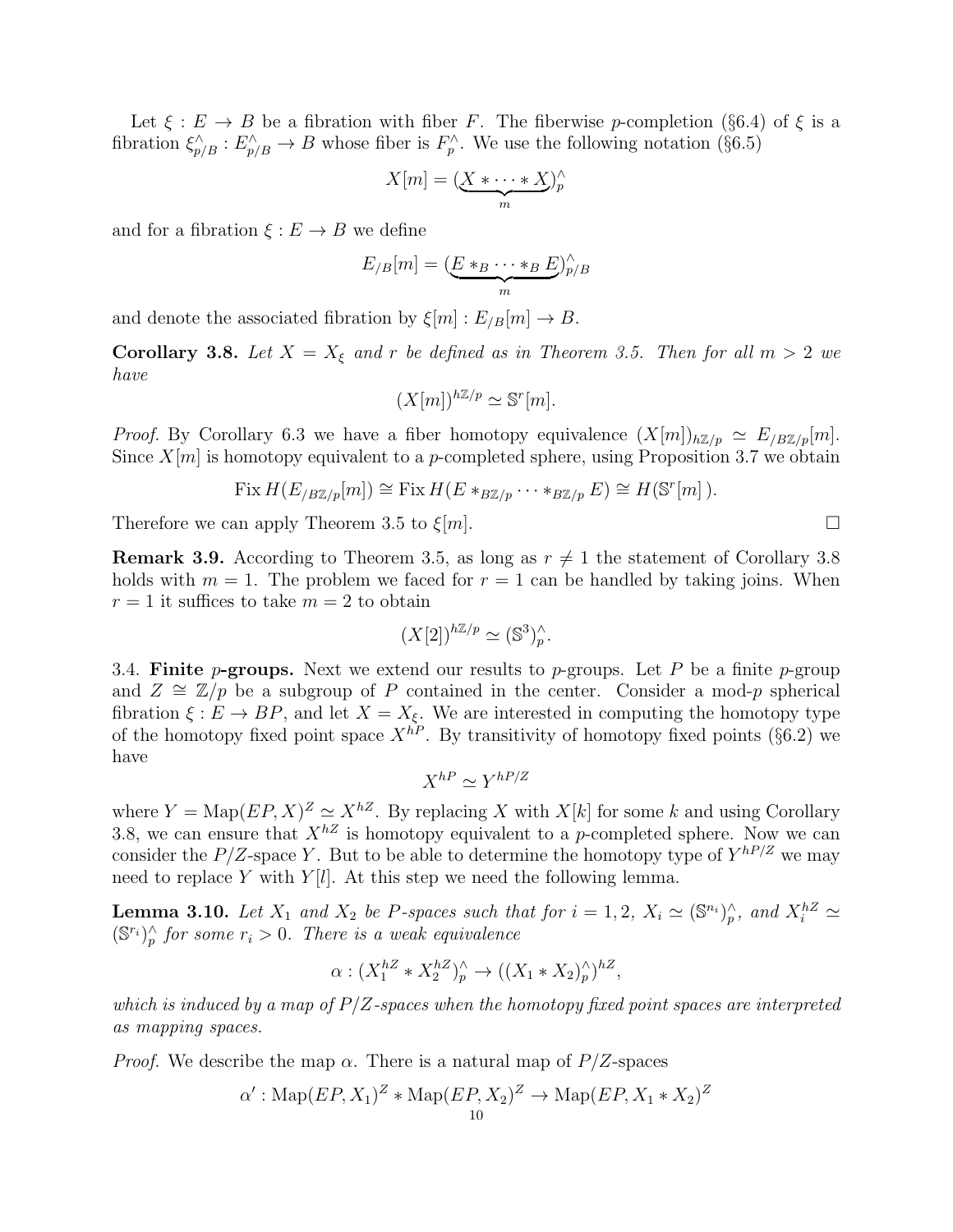defined by  $\alpha'[f,g,t](z) = [f(z), g(z), t]$ . Note that  $\text{Map}(EP, X)^Z$  is weakly equivalent to  $X^{hZ}$  via the natural map  $EZ \to EP$ . Hence we obtain

$$
X_1^{hZ} * X_2^{hZ} \to (X_1 * X_2)^{hZ}.
$$

Composing this with the natural map  $(X_1 * X_2)^{hZ} \to ((X_1 * X_2)^{\wedge}_p)^{hZ}$ , we obtain a map

$$
X_1^{hZ} * X_2^{hZ} \to ((X_1 * X_2)^\wedge_p)^{hZ}.
$$

Completion of this map at p gives the map  $\alpha$ . Note that since  $r_1 + r_2 + 1 > 1$  we can apply Theorem 3.5 to conclude that  $((X_1 * X_2)^{\wedge}_p)^{hZ}$  is p-complete. To see that  $\alpha$  is a weak equivalence it suffices to show that the map induced in mod- $p$  cohomology is an isomorphism. A Mayer–Vietoris type of argument shows that

$$
H((X_1^{hZ} * X_2^{hZ})_p^{\wedge}) \cong H(\mathbb{S}^{r_1+r_2+1}).
$$

On the other hand, Proposition 3.7 implies that Fix  $H(X_1 * X_2)_{hZ} \cong H(\mathbb{S}^{r_1+r_2+1})$  and by Theorem 3.5  $((X_1 * X_2)^\wedge_p)^{hZ}$  is weakly equivalent to the p-completion of  $\mathbb{S}^{r_1+r_2+1}$ .  $\Box$ 

Now we are ready to prove the main theorem of this section.

**Theorem 3.11.** Let P be a finite p-group and  $\xi : E \to BP$  be a mod-p spherical fibration. Then there exists a positive integer m such that  $X[m]^{hP} \simeq (\mathbb{S}^r)_p^{\wedge}$  where  $X = X_{\xi}$ .

*Proof.* We will use the transitivity property  $(\S6.2)$  of homotopy fixed points:

$$
(\text{Map}(EP, X)^Z)^{hP/Z} \simeq X^{hP}
$$

where  $\text{Map}(EP, X)^Z \simeq X^{hZ}$ , and we will do induction on the order of P. We can assume  $X^{hZ}$  is non-empty, otherwise the result holds trivially. Using Corollary 3.8 we can replace X by X[k] to ensure that  $Y = \text{Map}(EP, X[k])^Z \simeq X[k]^{hZ}$  has the homotopy type of a p-completed simply connected sphere. We regard Y as a  $P/Z$ -space. Since the order of  $P/Z$ is less than the order of  $P$  there exists, by the induction hypothesis, some  $l$  such that the homotopy fixed points  $(Y[l])^{hP/Z}$  is weakly equivalent to a p-completed sphere. We claim that the homotopy fixed points of  $X[k]$  under the action of P is a p-completed sphere. To see this let  $A = X[k]$ . There is a weak equivalence

$$
(A^{hZ})[l] \to (A[l])^{hZ}
$$

that is induced by a map of  $P/Z$ -spaces when regarded as a map between the associated mapping spaces. This can be shown by using Lemma 3.10 and doing induction on l. Now consider the natural P-map

$$
X[kl] \to (X[k])[l],
$$

which is also a weak equivalence. Using these two maps we obtain a zig-zag of weak equivalences

$$
(A^{hZ})[l] \to (A[l])^{hZ} \leftarrow X[kl]^{hZ}
$$

through  $P/Z$ -maps. Thus we have

$$
X[kl]^{hP} \simeq (Y[l])^{hP/Z}
$$

and the result follows by induction.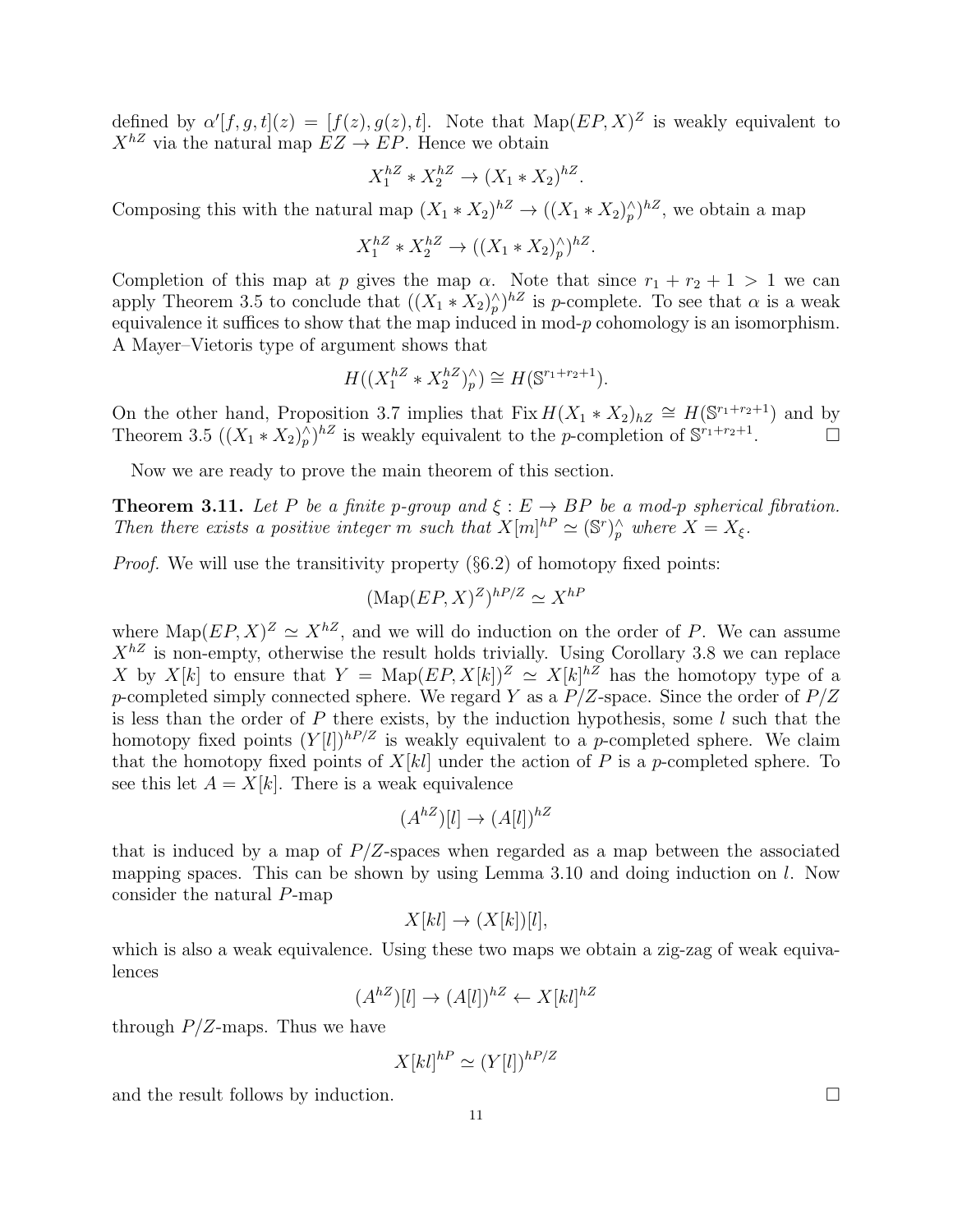#### 4. Dimension functions

In this section we will define dimension functions for spherical fibrations and show that they satisfy the Borel–Smith conditions after taking fiber joins.

4.1. Dimension functions. Let  $C(G)$  denote the ring of integer valued functions defined on the set of all subgroups of G that are constant on G-conjugacy classes. Let  $H \leq G$  be a subgroup. Given a finite G-CW-complex Y with  $H(Y) \cong H(\mathbb{S}^n)$ , the dimension function  $n_Y$  of Y is defined by  $H(Y^H) \cong H(\mathbb{S}^{n_Y(H)-1})$ . Thus Y gives rise to an element  $n_Y$  of  $C(G)$ .

We extend this definition to our situation. Let  $\xi : E \to BG$  be a mod-p spherical fibration. For a p-subgroup  $Q \leq G$  let  $X_Q$  denote the pull-back  $\xi|_{BQ}$  along the universal fibration  $EQ \rightarrow BQ$ . By Theorem 3.11 there exists an m such that  $(X_Q[m])^{hQ}$  has the homotopy type of  $(\mathbb{S}^r)^\wedge_p$  for some  $r_Q$  for all p-subgroups  $Q \leq G$ . Note that by standard properties of homotopy fixed points and Theorem 3.5, we have  $r_{Q'} \le r_Q$  if  $Q \le Q'$  and  $r_Q = r_{Q'}$  if Q is conjugate to Q' in G. Let  $\mathcal{S}_p(G)$  denote the set of all p-subgroups of G. We define a function

$$
n_{\xi[m]} : \mathcal{S}_p(G) \to \mathbb{Z} \quad \text{by} \quad n_{\xi[m]}(Q) = r_Q + 1,
$$

which is constant on G-conjugacy classes and call it the dimension function associated to the fibration  $\xi[m]$ . Given a spherical fibration we can consider the dimension function associated to its fiberwise p-completion.

**Remark 4.1.** To associate a dimension function to a mod-p spherical fibration independent of m we can define a rational valued dimension function

$$
\text{Dim}_{\xi}(Q)=\frac{1}{m}n_{\xi[m]}(Q)
$$

for all p-subgroups  $Q \leq G$ , where m is a positive integer large enough so that Theorem 3.11 holds.

4.2. Dimensions and subgroups. We will prove an important relation satisfied by the dimension functions. Let V be an elementary abelian p-group of rank two. Let  $\xi : E \to BV$ be a mod-p spherical fibration and  $X = X_{\xi}$ . Assume that  $n_{\xi}$  is defined. (This can be achieved by replacing  $\xi$  with  $\xi[m]$ .) This means that the homotopy fixed points of X under the action of a subgroup of  $V$  is a p-completed sphere.

By the Thom isomorphism theorem for  $W \leq V$  the reduced cohomology ring of the Thom space  $\text{Th}(\xi_W)$  of the fibration  $\xi_W : (X^{hW})_{hV} \to BV$  is a free  $HV$ -module on a single generator  $t(\xi_W)$ . There is a map  $X^{hV} \to X^{hW}$  defined as the composition

$$
\mathrm{Map}(EV, X)^V \to \mathrm{Map}(EV, X)^W \to \mathrm{Map}(EW, X)^W
$$

of the natural inclusion of the fixed points, and the map induced by  $EW \rightarrow EV$ . This map induces a diagram

$$
(X^{hV})_{hV} \longrightarrow (X^{hW})_{hV}
$$
  
\n
$$
\downarrow \xi_V
$$
  
\n
$$
BV \xrightarrow{\qquad \qquad \downarrow \xi_W}
$$
  
\n
$$
BV \xrightarrow{\qquad \qquad \downarrow \xi_W}
$$
  
\n
$$
\downarrow \qquad \qquad \downarrow
$$
  
\n
$$
\text{Th}(\xi_V) \xrightarrow{\alpha} \text{Th}(\xi_W) \xrightarrow{\beta} \Sigma(X_{W,V})_{hV}
$$
  
\n
$$
\xrightarrow{\qquad \qquad \downarrow 12}
$$
\n(4.2.1)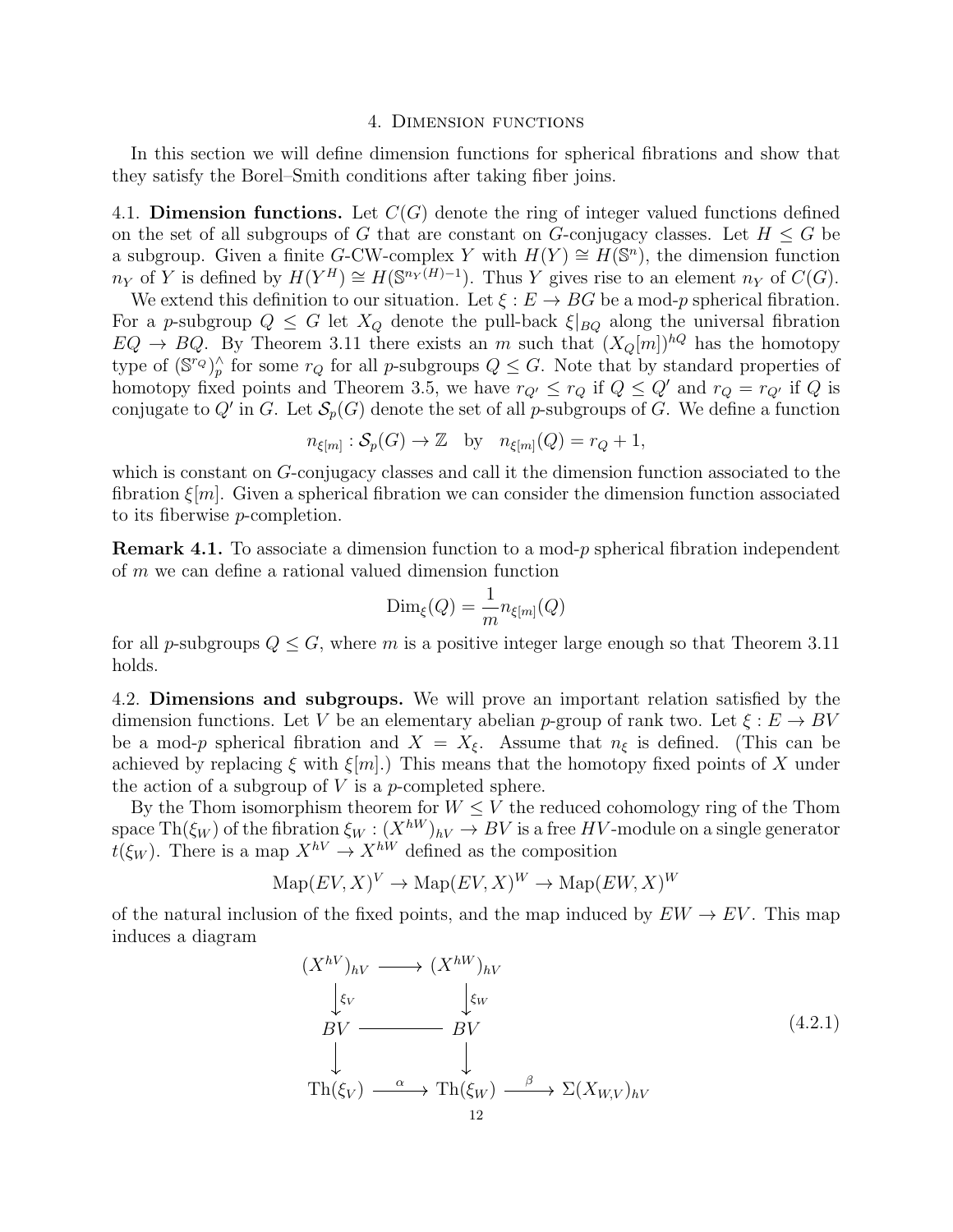where  $X_{W,V}$  is the cofiber of  $X^{hV} \to X^{hW}$ . The bottom row is a cofibration sequence. In the long exact sequence of cohomology groups

$$
\cdots \to \tilde{H}^i(\text{Th}(\xi_W)) \xrightarrow{\alpha^*} \tilde{H}^i(\text{Th}(\xi_V)) \xrightarrow{\beta^*} H^i((X_{W,V})_{hV}) \to \cdots
$$
 (4.2.2)

we have  $\alpha^*(t(\xi_W)) = e_{W,V}t(\xi_V)$  for some element  $e_{W,V}$  in HV. Let us set  $S_W = S_f$  where  $f: HV \to HW$  is the map induced by a subgroup inclusion  $W \leq V$ .

**Lemma 4.2.** Let  $W \subset V$  be a subspace of codimension one. Then there is an isomorphism  $H((X_{W,V})_{hV}) \cong HV/(e_{W,V}).$ 

*Proof.* Let Y denote the space of homotopy fixed points  $\text{Map}(EV, X)^W \simeq X^{hW}$ . Let V =  $W \times L$  be a splitting. Then  $Y^{hL} \simeq X^{hV}$ , and  $(X^{hV})_{hV} \to (X^{hW})_{hV}$  induces a map in cohomology  $H((X^{hV})_{hV}) \to H((X^{hV})_{hV})$ . Note that  $(X^{hW})_{hV} \simeq BW \times Y_{hL}$  and  $(X^{hV})_{hV} \simeq$  $BW \times (Y^{hL})_{hL}$ . Therefore we obtain

$$
HW \otimes H(Y_{hL}) \to HW \otimes H((Y^{hL})_{hL}),
$$

which becomes an isomorphism after localizing with respect to  $S_L$ . This is a consequence of the isomorphism  $T_{\varphi}^{L}H(Y_{hL}) \cong H((Y^{hL})_{hL})$  implied by Theorem 3.2 and the second part of Proposition 2.2 applied to  $M = H(Y_{hL})$ . Therefore the localization of  $H((X^{hW})_{hV}) \rightarrow$  $H((X^{hV})_{hV})$  with respect to  $S_V$  is an isomorphism. From the map between the cofiber sequences in 4.2.1 we see that the map between the cohomology rings of Thom spaces becomes an isomorphism after localizing with respect to  $S_V$ . Thus there is a diagram

$$
\tilde{H}(\text{Th}(\xi_W)) \xrightarrow{\alpha^*} \tilde{H}(\text{Th}(\xi_V))
$$
\n
$$
\downarrow \qquad \qquad \downarrow
$$
\n
$$
S_V^{-1} \tilde{H}(\text{Th}(\xi_W)) \xrightarrow{\cong} S_V^{-1} \tilde{H}(\text{Th}(\xi_V)),
$$

where the vertical arrows are injective since  $H(Th(\xi_W))$  and  $H(Th(\xi_V))$  are HV-free. Therefore in 4.2.2 we have that  $\alpha^*$  is injective and  $\beta^*$  is surjective. Then  $H((X_{W,V})_{hV})$  is the quotient of the map

$$
\tilde{H}(\text{Th}(\xi_W)) \to \tilde{H}(\text{Th}(\xi_V))
$$

induced by  $t(\xi_W) \mapsto e_{W,V} t(\xi_V)$ .

Let us simply denote  $e_{W,V}$  by  $e_V$  when W is the trivial group. Let  $t_L$  denote the generator of the polynomial part of  $HL$ . We regard  $t<sub>L</sub>$  as an element of  $HV$  via the isomorphism  $HV \cong HL \otimes HW.$ 

**Lemma 4.3.** Assume that  $e_V$  belongs to the polynomial part of HV. We have  $n_X(W)$  $n_X(V)$  if and only if  $t_L$  divides  $e_V$ . Moreover

$$
e_V = u \prod_W e_{W,V}
$$

where  $u \in \mathbb{F}_p$  is a unit and W runs over subspaces of codimension one in V such that  $n_X(W) > n_X(V)$ .

*Proof.* Note that  $n_X(W) > n_X(V)$  if and only if  $e_{W,V} = at_L^{\alpha}$  for some  $\alpha > 0$  and  $a \in \mathbb{F}_p$  is non-zero. Let  $\beta$  be the maximal natural number such that  $t_L^{\beta}$  divides  $e_V$ . Consider the last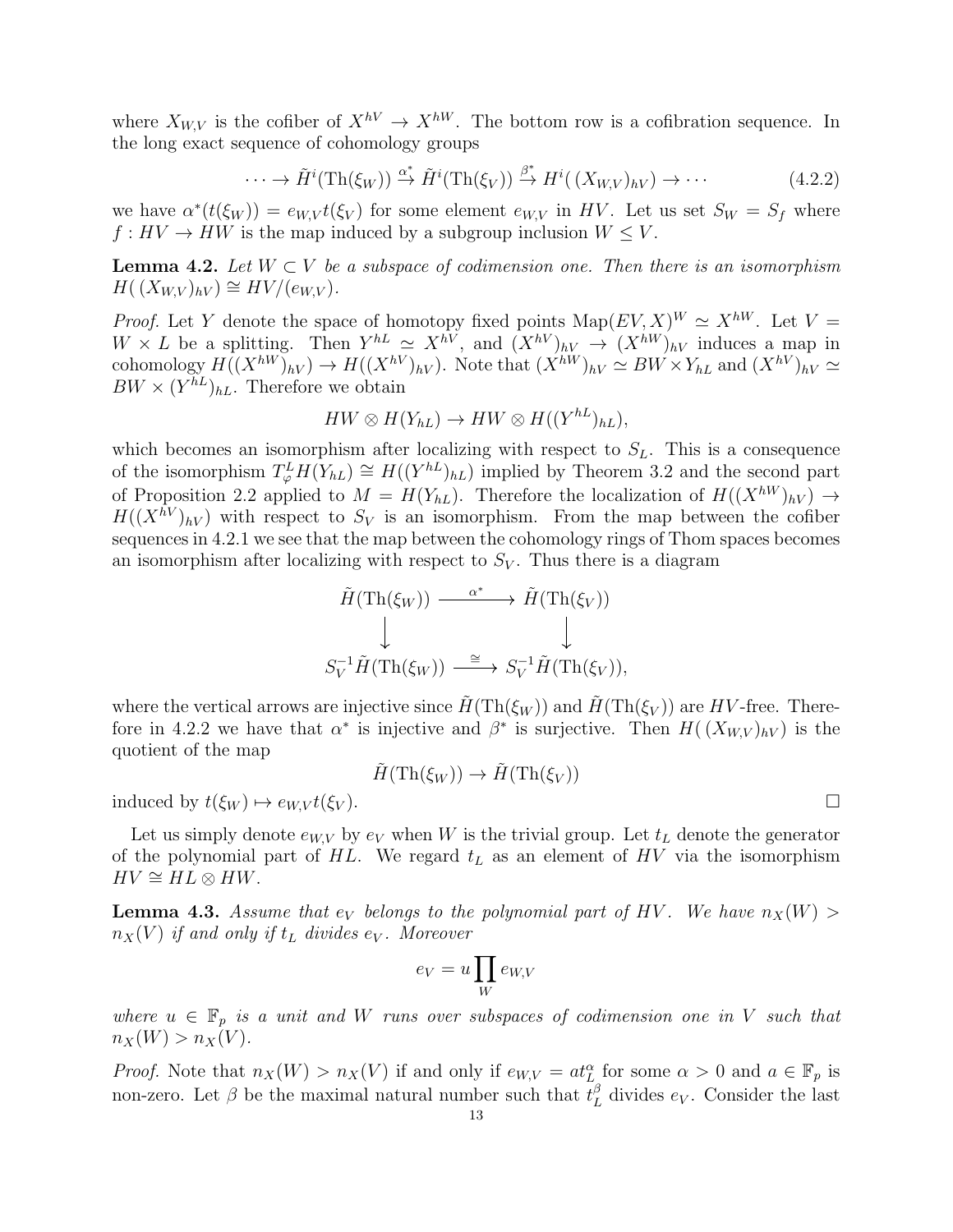cofiber sequences in Diagram 4.2.1 for the pair of subgroup inclusions given by  $W \subset V$  and  $1 \subset V$ . There is a map between the cofiber sequences

$$
\operatorname{Th}(\xi_V) \longrightarrow \operatorname{Th}(\xi_W) \longrightarrow \Sigma(X_{W,V})_{hV}
$$
  

$$
\parallel \qquad \qquad \downarrow \qquad \qquad \downarrow
$$
  

$$
\operatorname{Th}(\xi_V) \longrightarrow \operatorname{Th}(\xi_1) \longrightarrow \Sigma(X_{1,V})_{hV}.
$$

We claim that the map  $S_W^{-1}H(X_{hV}) \to S_W^{-1}H((X^{hW})_{hV})$  is an isomorphism. This follows from the transitivity of the Borel construction. The map  $((X^{hW})_{hW})_{hL} \to (X_{hW})_{hL}$  between Borel constructions with respect to the action of  $L$  induces a map between the  $E_2$ -pages

$$
H(L, S_W^{-1}H(X_{hW})) \to H(L, S_W^{-1}H((X^{hW})_{hW}))
$$

of the associated spectral sequences. Then the claim follows from the isomorphism

$$
S_W^{-1}H(X_{hW}) \cong S_W^{-1}H((X^{hW})_{hW}).
$$

Now comparing the diagrams for  $W \subset V$  and  $1 \subset V$  we see that localization of  $H((X_{1,V})_{hV}) \to$  $H((X_{W,V})_{hV})$  with respect to  $S_W$  is an isomorphism. Thus by Lemma 4.2 there is an isomorphism  $S_W^{-1}HV/(e_V) \cong S_W^{-1}HV/(e_{W,V})$ . This forces  $\alpha = \beta$ .

 $\Box$ 

**Proposition 4.4.** Assume  $e_V$  belongs to the polynomial part of HV. If  $W_1, \dots, W_s$  denote the subspaces of codimension one in V then

$$
n_X(1) - n_X(V) = \sum_{i=1}^{s} (n_X(W_i) - n_X(V)).
$$

*Proof.* By Lemma 4.3 a codimension one subspace W contributes to the sum on the righthand side if and only if  $t_L$  divides  $e_V$ . Therefore the result follows from comparing the degrees. Note that  $|e_V| = n_X(1) - n_X(V)$  and  $|e_{W,V}| = n_X(W) - n_X(V)$ .

**Remark 4.5.** In view of Corollary 6.6, by choosing m large enough in  $\xi[m]$  we can achieve the property that  $e_V$  belongs to the polynomial part of  $HV$ .

4.3. **Borel–Smith functions.** An element  $\tau$  of  $C(G)$  is called a Borel–Smith function ([22, Definition 5.1]) if it satisfies the following conditions

(i) if  $H \triangleleft K \leq G$  such that  $K/H \cong \mathbb{Z}/p \times \mathbb{Z}/p$  and  $H_i/H$  denotes the cyclic subgroups then

$$
\tau(H) - \tau(K) = \sum_{i=0}^{p} (\tau(H_i) - \tau(K)),
$$

(ii) if  $H \triangleleft K \leq G$  such that  $K/H \cong \mathbb{Z}/p$  where  $p > 2$  then  $\tau(H) - \tau(K)$  is even, and

(iii) if  $H \triangleleft L \triangleleft K \leq G$  such that  $L/H \cong \mathbb{Z}/2$  then  $\tau(H) - \tau(L)$  is even if  $K/H \cong \mathbb{Z}/4$ ;  $\tau(H) - \tau(L)$  is divisible by 4 if  $K/H$  is a generalized quaternion group of order  $\geq 2^3$ .

Let  $C_b(G)$  denote the additive subgroup of Borel–Smith functions in  $C(G)$ . We also say a function  $S_n(G) \to \mathbb{Z}$  constant on the G-conjugacy classes satisfies Borel–Smith conditions if it satisfies (i), (ii), and (iii) on  $p$ -subgroups.

**Theorem 4.6.** There exists a positive integer m such that  $n_{\xi[m]} : S_p(G) \to \mathbb{Z}$  satisfies the Borel–Smith conditions.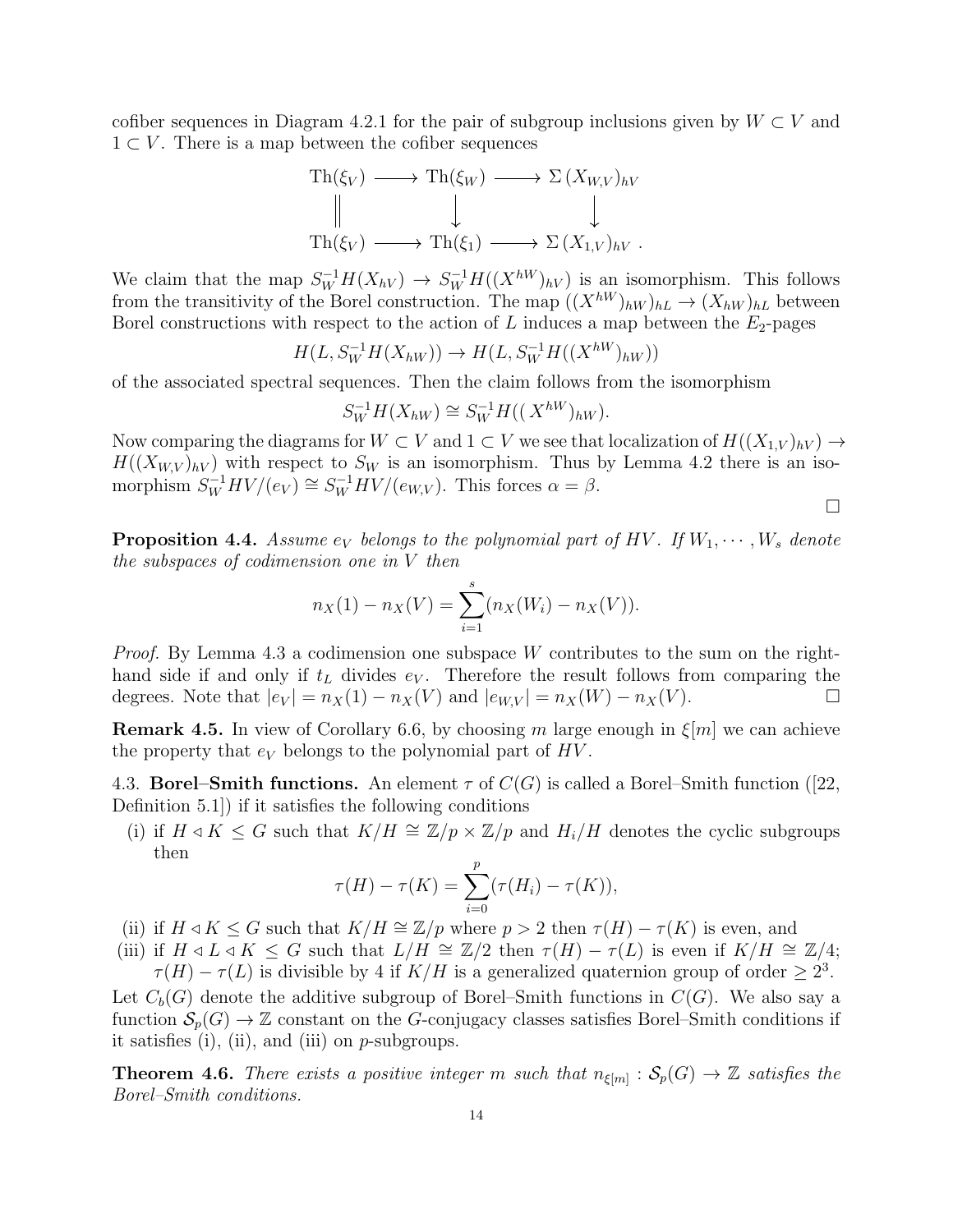Proof. Monotonicity is a consequence of Theorem 3.5. Condition (i) is proved in Proposition 4.4, where the hypothesis that  $e_V$  belongs to the polynomial part of HV holds by choosing m large enough. This is a consequence of Corollary  $6.6$ . Conditions (ii) and (iii) can be achieved by taking m large.

When G is a finite nilpotent group, Borel–Smith functions can always be realized as dimension functions of virtual representations. Let  $RO(G)$  denote the Grothendieck group of real representations. There is an additive morphism dim :  $RO(G) \rightarrow C(G)$  which sends a real representation  $\rho$  to the function which sends a subgroup H to the dimension of the fixed subspace  $\rho^H$ . Let  $C_{\text{rep}}(G)$  denote the image of this homomorphism. A key fact is that if G is a finite nilpotent group then  $C_b(G) = C_{rep}(G)$ . In the case of p-groups we can use honest representations when the Borel–Smith function is also monotone.

**Theorem 4.7.** [22, Theorem 5.13] If P is a p-group and  $\tau$  is a monotone Borel–Smith function then there is a real representation  $\rho$  such that  $\tau = \dim \rho$ .

Up to fiber joins the dimension function of a mod-p spherical fibration can be realized by the dimension function of a real representation.

**Corollary 4.8.** Let P be a finite p-group. Given a mod-p spherical fibration  $\xi : E \to BP$ there is a positive integer m and a real representation  $\rho$  such that  $n_{\xi[m]} = \dim \rho$ .

4.4. **Proof of Theorem 1.2.** A cohomology class in  $H(G)$  is called *p*-effective if its restriction to maximal elementary abelian  $p$ -subgroups is non-nilpotent. Let  $Qd(p)$  denote the semi-direct product  $(\mathbb{Z}/p)^2 \rtimes SL_2(\mathbb{Z}/p)$  where the special linear group acts in the obvious way.

**Corollary 4.9.** Assume  $p > 2$ . There exists no mod-p spherical fibration  $\xi : E \to BQd(p)$ with a p-effective Euler class.

Proof. The idea of the proof follows [23, Theorem 3.3] but here we use dimension functions for mod-p spherical fibrations. Assume that there is a fibration  $\xi$  with an effective Euler class. Consider the dimension function  $n_{\xi[m]}$  for some large m. Its Euler class is still effective by Corollary 6.6. Let P be a Sylow p-subgroup of  $G = \mathbb{Q}(p)$ . The center  $Z(P)$  is a cyclic group of order p. By Theorem 4.6 we can choose m large enough so that the dimension function of the restricted bundle  $\xi[m]|_{BP}$  belongs to  $C_b(P)$ . Then Theorem 4.7 implies that there is a real representation  $\rho$  which realizes this dimension function. Since the Euler class is p-effective, the dimensions of subspaces of  $\rho$  fixed under a cyclic subgroup  $C \leq P_i$  have the property that dim  $\rho^C = 0$  if and only if  $C = Z(P)$  (see [23, Lemma 3.4]). Therefore on cyclic p-subgroups of P the dimension function  $n_{\xi[m]}$  is zero only at  $Z(P)$  but in G the center  $Z(P)$  is conjugate to a non-central cyclic p-subgroup C of P. Then  $n_{\xi[m]}(Z(P)) = n_{\xi[m]}(C)$ , but this gives a contradiction.

5. 
$$
Qd(p)
$$
-ACTION ON  $\mathbb{S}^n \times \mathbb{S}^n$ 

In this section we prove the following theorem.

**Theorem 5.1.** Let  $G = Qd(p)$ . Then for any  $n > 0$ , there is no finite free G-CW-complex X homotopy equivalent to  $\mathbb{S}^n \times \mathbb{S}^n$ .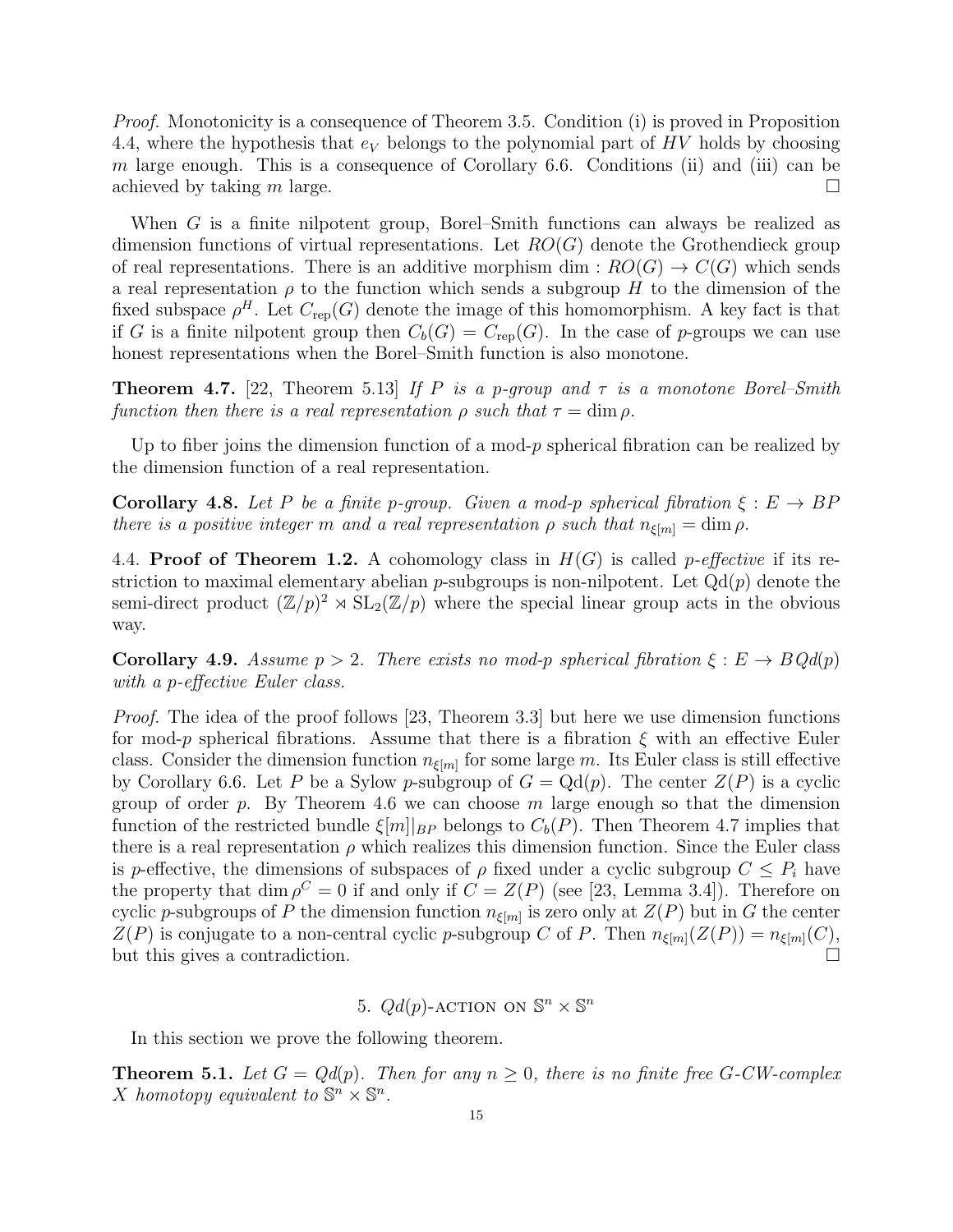If  $p = 2$ , then  $G = \text{Qd}(2)$  is isomorphic to the symmetric group  $S_4$  that includes  $A_4$  as a subgroup. In this case the theorem follows from a result of Oliver [18] which says that the group  $A_4$  does not act freely on a finite complex X homotopy equivalent to a product of two equal dimensional spheres. Also note that for  $n = 0$ , the statement holds for obvious reasons. Hence it is enough to prove the theorem when p is an odd prime and  $n \geq 1$ .

**Lemma 5.2.** Let G be a finite group generated by elements of odd order. Let X be a finite free G-CW-complex homotopy equivalent to  $\mathbb{S}^n \times \mathbb{S}^n$  for some  $n \geq 1$ . Then n is odd, and the induced G-action on  $H^*(X;\mathbb{Z})$  is trivial.

*Proof.* It is enough to prove this for the case  $G = \mathbb{Z}/p^k$ , where p is an odd prime. By induction we can assume that the action of the maximal subgroup  $H \leq G$  on cohomology is trivial. Consider the  $G/H \cong \mathbb{Z}/p$  action on  $H^*(X;\mathbb{Z})$ . The only indecomposable Z-free  $\mathbb{Z}[\mathbb{Z}/p]$ -modules are either 1-dimensional,  $(p-1)$ -dimensional, or p-dimensional [14, Theorem 2.6. This gives that for  $p > 3$ , the G action on  $H^*(X;\mathbb{Z})$  is trivial. For  $p = 3$ , the only nontrivial module can occur in dimension n, and in this case  $G/H$  acts on  $H<sup>n</sup>(X;\mathbb{Z})$  with the action  $x \to -y$  and  $y \to x - y$ , where  $x, y$  are generators of  $H<sup>n</sup>(X;\mathbb{Z}) \cong \mathbb{Z} \oplus \mathbb{Z}$ . Note that the trace of this action is  $-1$ , so by the Lefschetz trace formula  $L(f) = 2 - (-1) = 3$ when n is odd, and  $L(f) = 0 + (-1) = -1$  when n is even. In either case  $L(f) \neq 0$ , hence G cannot admit a free action on X if the  $G/H$  action on homology is nontrivial. If the action is trivial, then again by Lefschetz trace formula, n must be odd.  $\square$ 

The group  $SL_2(p)$  is generated by elements of order p. For example, we can take

$$
A = \left\{ \begin{bmatrix} 1 & 1 \\ 0 & 1 \end{bmatrix}, \begin{bmatrix} 1 & 0 \\ 1 & 1 \end{bmatrix} \right\}
$$

as a set of generators. Since  $Qd(p) = (\mathbb{Z}/p)^2 \rtimes SL_2(\mathbb{Z}/p)$  is a semidirect product of  $(\mathbb{Z}/p)^2$ with  $SL_2(p)$ , it is also generated by elements of order p. Hence we conclude the following.

**Proposition 5.3.** Let  $G = Qd(p)$  where p is an odd prime. Suppose that there exists a finite free G-CW-complex X homotopy equivalent to  $\mathbb{S}^n \times \mathbb{S}^n$  for some  $n \geq 1$ . Then n is odd and G acts trivially on  $H^*(X;\mathbb{Z})$ .

To complete the proof of Theorem 5.1, we use the Borel construction. Let  $G = \text{Qd}(p)$  with p odd, and let X be a finite free G-CW-complex homotopy equivalent to  $\mathbb{S}^n \times \mathbb{S}^n$  for some integer  $n \geq 1$ . By Proposition 5.3, the induced action of G on X is trivial and  $n = 2k - 1$ for some  $k \geq 1$ . Consider the Borel fibration  $X_{hG} \to BG$  where  $X_{hG} = EG \times_G X$ . There is an associated spectral sequence with  $E_2$ -term

$$
E_2^{i,j} = H^i(G; H^j(X))
$$

that converges to  $H^{i+j}(X_{hG})$ .

Note that since G acts freely on X we have  $X_{hG} \simeq X/G$ . From this one obtains that the cohomology ring  $H^*(X_{hG})$  is finite-dimensional in each degree and vanishes above some degree. The first nonzero differential in the above spectral sequence takes the generators of  $H^{2k-1}(X) = \mathbb{F}_p \oplus \mathbb{F}_p$  to the cohomology classes  $\mu_1, \mu_2$  in  $H^{2k}(G)$ . These classes are called the  $k$ -invariants of the  $G$ -space  $X$ .

For any subgroup  $H \leq G$ , we can restrict the above spectral sequence to the one for the action of  $H$  on  $X$ . This follows from the fact that the Borel construction is functorial. The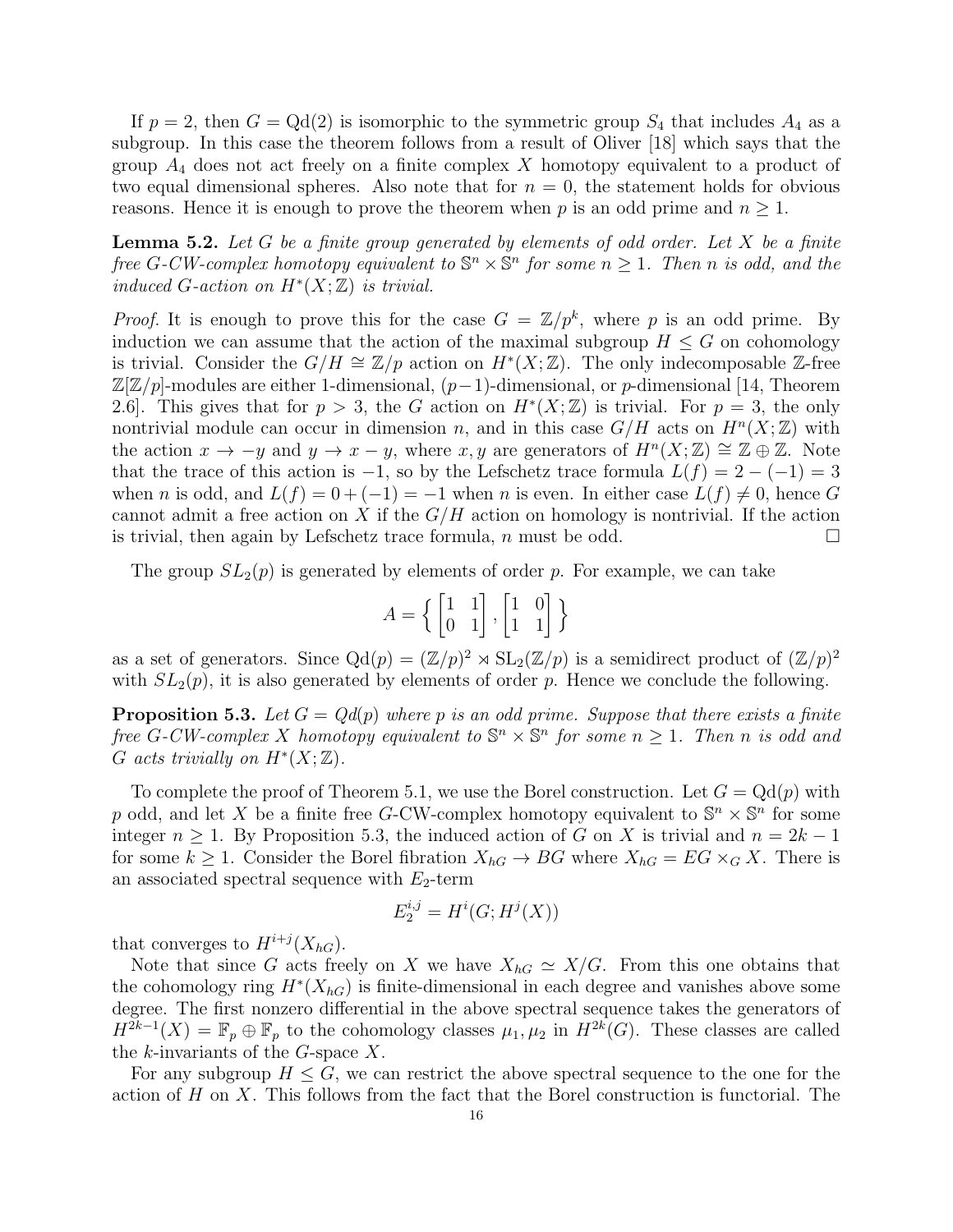k-invariants of this restricted action will be  $Res_H^G \mu_1$  and  $Res_H^G \mu_2$ , where

$$
Res_H^G : H^*(G) \to H^*(H)
$$

denotes the homomorphism induced by inclusion of H into G.

Let V denote the (unique) normal elementary abelian subgroup  $\mathbb{Z}/p \times \mathbb{Z}/p$  in G. Let  $\theta_1, \theta_2$  denote the k-invariants of the restricted V-action on X. Note that the classes  $\theta_i$ are restrictions of cohomology classes  $\mu_1, \mu_2$  in  $H^{2k}(G)$ . By the Cartan–Eilenberg stable element theorem, the classes  $\theta_i$  lie in the invariant subring  $H^*(V)^{SL_2(p)}$ . This invariant ring is described in detail in [16, Proposition 1.4.1, Claim 1.4.2]. If we write

$$
H^*(V) = \mathbb{F}_p[x, y] \otimes \wedge (u, v),
$$

then  $H^{ev}(V)^{SL_2(p)} = \mathbb{F}_p[x,y]^{SL_2(p)} \otimes \wedge (vu)$  where  $\mathbb{F}_p[x,y]^{SL_2(p)} = \mathbb{F}_p[\xi,\zeta]$  is a polynomial subalgebra generated by

$$
\xi = \sum_{i=0}^{p} (x^{p-i}y^i)^{p-1} \quad \text{and} \quad \zeta = xy^p - yx^p.
$$

For  $i = 1, 2$ , let  $\theta_i = f_i(\xi, \zeta) + uvg_i(\xi, \zeta)$  for some polynomials  $f_i, g_i$ . Since  $\theta_1$  and  $\theta_2$ are integral classes, i.e., they are in the image of the map  $H^*(V, \mathbb{Z}) \to H^*(V, \mathbb{F}_p)$  induced by mod-p reduction, we have  $g_i = 0$  for  $i = 1, 2$ . This can be seen easily by applying the Bockstein operator  $\beta: H^*(V) \to H^{*+1}(V)$  to the classes  $\theta_i$ . Since  $\beta(u) = x$  and  $\beta(v) = y$ , we obtain

$$
0 = \beta(\theta_i) = \beta(uv)g_i = (xv - uy)g_i.
$$

This gives  $g_i = 0$ . Hence the k-invariants  $\theta_1, \theta_2$  lie in the polynomial subalgebra  $\mathbb{F}_p[\xi, \zeta]$ .

Let  $I = (\theta_1, \theta_2)$  be the ideal in  $H^*(V)$  generated by  $\theta_1$  and  $\theta_2$ . By a theorem of Carlsson [8, Corollary 7, the cohomology ring  $H^*(X_{hV}) \cong H^*(X/V)$  is isomorphic to  $H^*(V)/I$ . In fact it is proved that  $\theta_1, \theta_2$  is a homogenous system of parameters, hence it gives a regular sequence (in any order it is taken). This makes the spectral sequence collapse at the  $E_{n+2}$ -page, and gives that  $H^*(X_{hV}) \cong H^*(V)/I$  which is finite dimensional as a vector space.

For every  $j \geq 0$ , let  $P^j: H^r(V) \to H^{r+2(p-1)j}(V)$  denote the Steenrod operation. From the isomorphism above, we obtain that the ideal I is closed under Steenrod operations, meaning that for every  $j \geq 0$ , we have  $P^j(u) \in I$  for every  $u \in I$ . A slightly stronger Steenrod closeness condition also holds:

**Lemma 5.4.** Let M denote the  $\mathbb{F}_p$ -vector space generated by  $\theta_1$  and  $\theta_2$ . For every  $m \in M$ , and for  $j \geq 0$ , there exists  $\alpha_1, \alpha_2$  in the invariant subring  $\mathbb{F}_p[\xi, \zeta]$  such that  $P^j(m) = \sum_i \alpha_i \theta_i$ .

*Proof.* Note that it is enough to show that the elements  $\alpha_i$  can be chosen from  $H^*(V)^{SL_2(p)}$ . Since both  $P^j(m)$  and  $\theta_i$  belongs to the polynomial part of the invariant subring, this will imply  $\alpha_i$  also belongs to  $\mathbb{F}_p[\xi,\zeta]$ . For this we will show that  $\alpha_i$  can be taken as  $\alpha_i = \text{res}_{V}^{G} \lambda_i$ for some  $\lambda_i \in H^*(G)$ . Hence it is enough to show that the ideal  $J \subset H^*(G)$  generated by  $\mu_1, \mu_2$  is closed under Steenrod operations, where  $\mu_1, \mu_2$  are the k-invariants of the G-action on  $\mathbb{S}^n \times \mathbb{S}^n$ . For this, first note that  $\mu_1, \mu_2$  is a homogeneous system of parameters because its restriction to elementary abelian subgroups is a homogeneous system of parameters. If Z is the center of a Sylow p-subgroup of G, then  $res_{Z}^{G} \mu_i \neq 0$  for some i. Assume that  $res_{Z}^{G} \mu_1 \neq 0$ , then by [7, Theorem 12.3.3],  $\mu_1$  is a nonzero divisor. This gives that the spectral sequence  $E_2^{i,j} = H^i(G; H^j(X))$  described above collapses at  $E_{n+2}$ -page, in particular,  $d_{2n+1} = 0$ .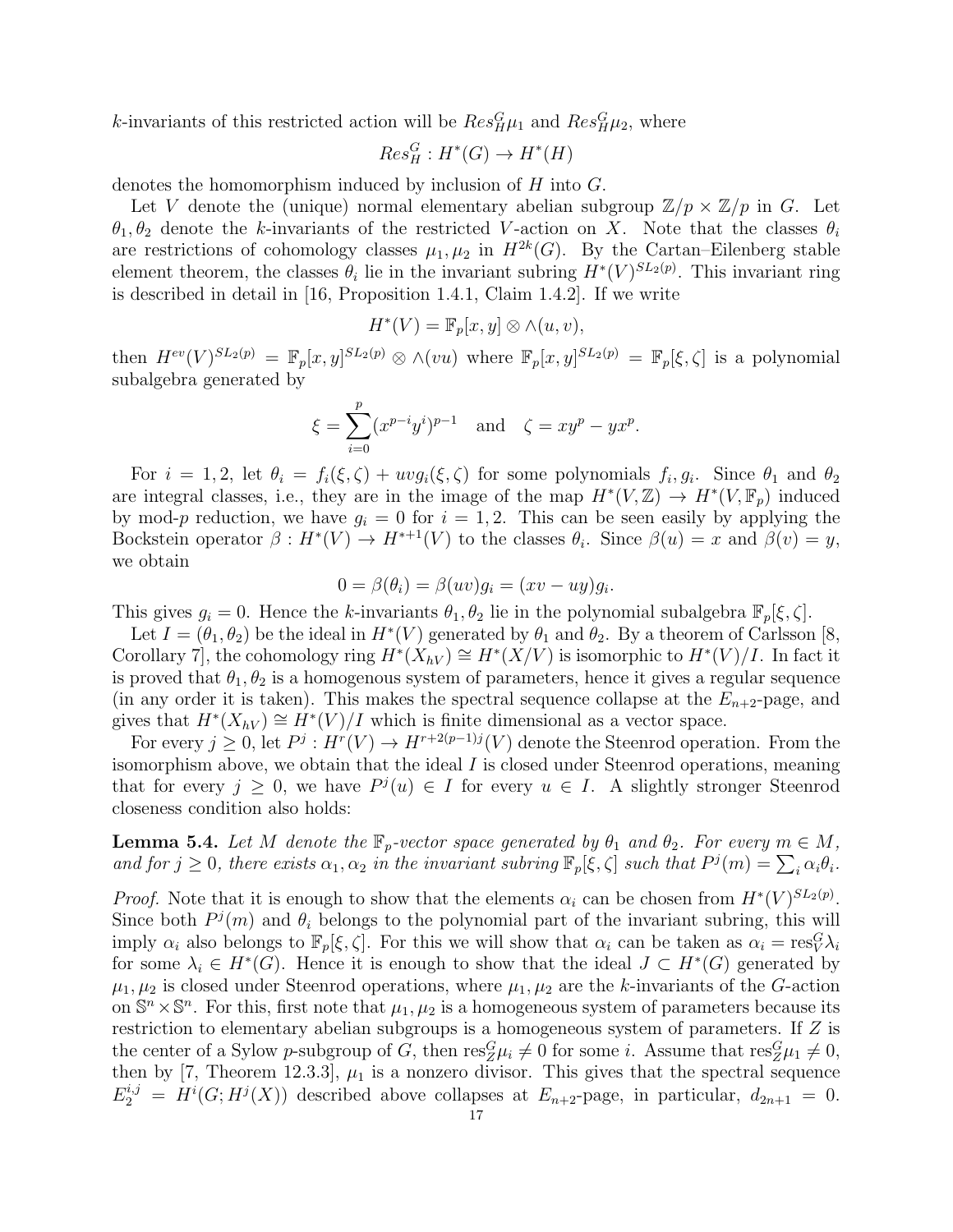Hence  $H^*(G)/J$  is a module over Steenrod algebra, giving that J is closed under Steenrod operations.  $\square$ 

If  $M \subset H^{2k}(V)$  is a subspace which lies inside the subring  $\mathbb{F}_p[\xi,\zeta]$  and has the Steenrod closeness property given in the above lemma, then we say the subspace  $M$  is closed under Steenrod operations in the invariant subring.

**Proposition 5.5.** Let  $M \text{ }\subset H^{2k}(V)$  be a nonzero subspace that lies inside the invariant subring  $\mathbb{F}_p[\xi,\zeta]$ . If M is closed under the Steenrod operations in the invariant subring, then M lies in the principal ideal generated by  $\zeta$ .

*Proof.* We will use an argument similar to the argument given by Oliver [18] for  $A_4$ -actions on  $\mathbb{S}^n \times \mathbb{S}^n$ . A nonzero homogeneous polynomial  $f \in \mathbb{F}_p[\xi, \zeta]$  can be written as a sum

$$
f = (f_0(\xi) + f_1(\xi)\zeta + \cdots + f_t(\xi)\zeta^t)\zeta^s
$$

for some homogeneous polynomials  $f_i(\xi) = a_i \xi^{d_i}$ , where  $f_0$  and  $f_t$  are nonzero, and  $s \geq 0$ . Note that the degree of  $\xi$  is  $2p(p-1)$ , the degree of  $\zeta$  is  $2(p+1)$ , hence for dimension reasons  $f_i = 0$  when p does not divide i. So we can conclude that every homogenous element f in  $\mathbb{F}_p[\xi,\zeta]$  is of the form

$$
f = \left(\sum_{i=0}^{t'} f_i(\xi) \zeta^{ip}\right) \zeta^s
$$

for some homogenous polynomials  $f_i(\xi) = a_i \xi^{d_i}$  with  $a_i \in \mathbb{F}_p$  and  $f_0(\xi) \neq 0$ . By direct calculation, it is easy to see that  $P^1(\zeta) = 0$  and  $P^1(\xi) = \zeta^{p-1}$ . So if  $P^1(f) = 0$ , then we have

$$
\left(\sum_{i=0}^{t'} P^1(f_i)\zeta^{ip}\right)\zeta^s = 0
$$

which gives  $0 = P^1(f_i) = a_i d_i \xi^{d_i-1} \zeta^{p-1}$  for all i. Hence for every i, we have  $d_i = pd'_i$  for some  $d'_i$ . From this we conclude that f is of the form  $(f')^p \zeta^s$  for some f' when  $P^1(f) = 0$ . Furthermore, if the degree of f is divisible by p, then  $s = ps'$  for some s', and hence in this case we have  $f = (f'')^p$  for some homogeneous polynomial  $f''$  in  $\mathbb{F}_p[\xi,\zeta]$ . We will use these observations in the calculations below.

Now let  $M \subset H^{2k}(V)$  be a subspace as in the proposition. If p does not divide k, then each  $m \in M$  can be written as  $m = \zeta m'$  for some  $m' \in \mathbb{F}_p[\xi, \zeta]$ . In this case we have  $M \subset (\zeta)$ as desired. So lets assume that p divides k. Then every  $m \in M$  is of the form

$$
m = \Big(\sum_{i=0}^{t'} f_i(\xi) \zeta^{ip}\Big) \zeta^{s'p}
$$

for some homogeneous polynomials  $f_i(\xi) = a_i \xi^{d_i}$  with  $a_i \in \mathbb{F}_p$  and  $f_0(\xi) \neq 0$ . Since M is closed under Steenrod operations in the invariant subring, we have  $P^1(m) = \sum_i \alpha_i m_i$ for some  $m_i \in M$  and  $\alpha_i \in \mathbb{F}_p[\xi, \zeta]$ . However, there are no  $2(p-1)$  dimensional classes in the invariant subring, hence we must have  $P^1(m) = 0$  for every  $m \in M$ . By the above observation this implies that every  $m \in M$  is equal to  $(m')^p$  for some (unique)  $m' \in H^{2k/p}(V)$ . Let  $M' \subset H^{2k/p}(V)$  be the subspace formed by elements m' such that  $(m')^p \in M$ . Note that M' also lies in the invariant subring  $\mathbb{F}_p[\xi,\zeta].$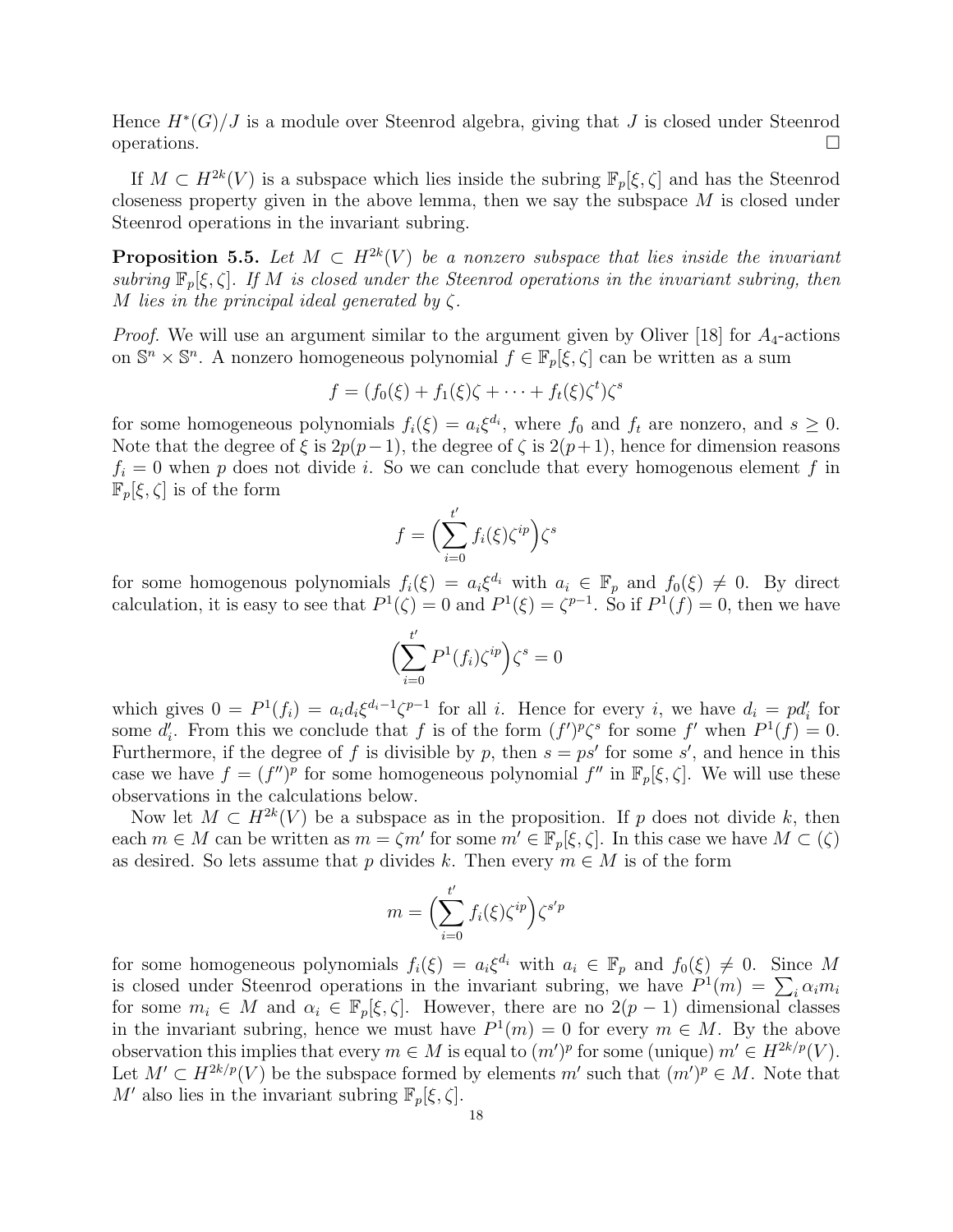Let  $r \geq 1$  be the largest integer such that there exists a subspace  $M_r \subset H^{2k/p^r}(V)$  such that  $M_r$  lies in the invariant subring  $\mathbb{F}_p[\xi,\zeta]$  and that every  $m \in M$  is of the form  $m = u^{p^r}$ for some  $u \in M_r$ . For every  $j \geq 0$ , we have

$$
P^{j}(f^{p^{b}}) = \begin{cases} (P^{a}(f))^{p^{b}} & \text{if } j = ap^{b} \\ 0 & \text{otherwise} \end{cases}
$$

So we have  $P^{p^r}(u^{p^r}) = (P^1(u))^{p^r}$ . Since M is closed under Steenrod operations in the invariant subring, we also have  $P^{p^i}(m) = \sum_i \alpha_i m_i$  for some  $\alpha_i$  in  $\mathbb{F}_p[\xi, \zeta]$ . Hence we have

$$
(P^1(u))^{p^r} = \sum_i \alpha_i u_i^{p^r}
$$

for some  $\alpha_i$  in the invariant subring. We claim that the coefficients  $\alpha_i$  are of the form  $\alpha_i = (\alpha'_i)^{p^r}$  for some  $\alpha'_i$ .

To see this first note that  $P^{p^r}$  increases the dimension by  $2p^r(p-1)$ , so the dimension of  $\alpha_i$ is  $2p^r(p-1)$ . If we apply  $P^1$  to the above equation we get  $0 = \sum_i P^1(\alpha_i) u_i^{p^r}$  $i^p$ . The elements  $P^1(\alpha_i)$  has degree  $2(p^r+1)(p-1)$  and the elements  $u_i^{p^r}$  has at least degree  $2(p+1)p^r$ , so by dimension reasons we have  $P^1(\alpha_i) = 0$  for all *i*. Hence we have  $\alpha_i = (\alpha'_i)^p$  for some  $\alpha'_i$ . Plugging this into the above equation and taking  $p$ -th root we get

$$
(P^1(u))^{p^{r-1}} = \sum_i \alpha'_i u_i^{p^{r-1}}.
$$

Repeating the same argument r times, we get  $\alpha_i = (\alpha'_i)^{p^r}$  for some  $\alpha'_i$  that lies in the invariant subring. This gives  $P^1(u) = \sum_i \alpha'_i u_i$  for some  $\alpha'_i$ . Since the degree of  $\alpha'_i$  is  $2(p-1)$  and there is no invariant element in that dimension, we get  $\alpha_i' = 0$ . This gives  $P^1(u) = 0$ . From this we conclude that for all u we have  $u = (u')^p$  for some u'. This contradicts with the assumption that r is the largest integer such that every  $m \in M$  is of the form  $m = u^{p^r}$  for some  $u \in \mathbb{F}_p[\xi, \zeta].$ 

We are now ready to complete the proof of Theorem 5.1.

*Proof of Theorem 5.1.* Let  $I = (\theta_1, \theta_2)$  denote the ideal generated by the k-invariants of the V-action on  $X \simeq \mathbb{S}^n \times \mathbb{S}^n$ . By [8, Corollary 7], there is an isomorphism

$$
H^*(X/V) \cong H^*(V)/I,
$$

hence  $H^*(V)/I$  is a finite-dimensional vector space. Moreover the ideal I is closed under the Steenrod operations and it is of the form  $M \cdot H^*(V)$  where  $M \subset \mathbb{F}_p[x,y]^{SL_2(p)}$  is the subspace generated by  $\theta_1, \theta_2$ . By Lemma 5.4, M is closed under Steenrod operations in the invariant subring. Hence by Proposition 5.5 the ideal I is included in the principal ideal  $(\zeta)$ . This gives a contradiction because the fact that  $H^*(V)/I$  is finite-dimensional implies that I cannot be included in a principal ideal generated by  $\zeta = xy(x+y)\cdots(x+(p-1)y)$  by standard results in commutative algebra (see [8, Proposition 3]).  $\Box$ 

### 6. Appendix

By a space we mean either a topological space or a simplicial set. The relation between the two is given by the singular simplicial set functor and the geometric realization functor. The category of simplicial sets is a model category with Quillen model structure with the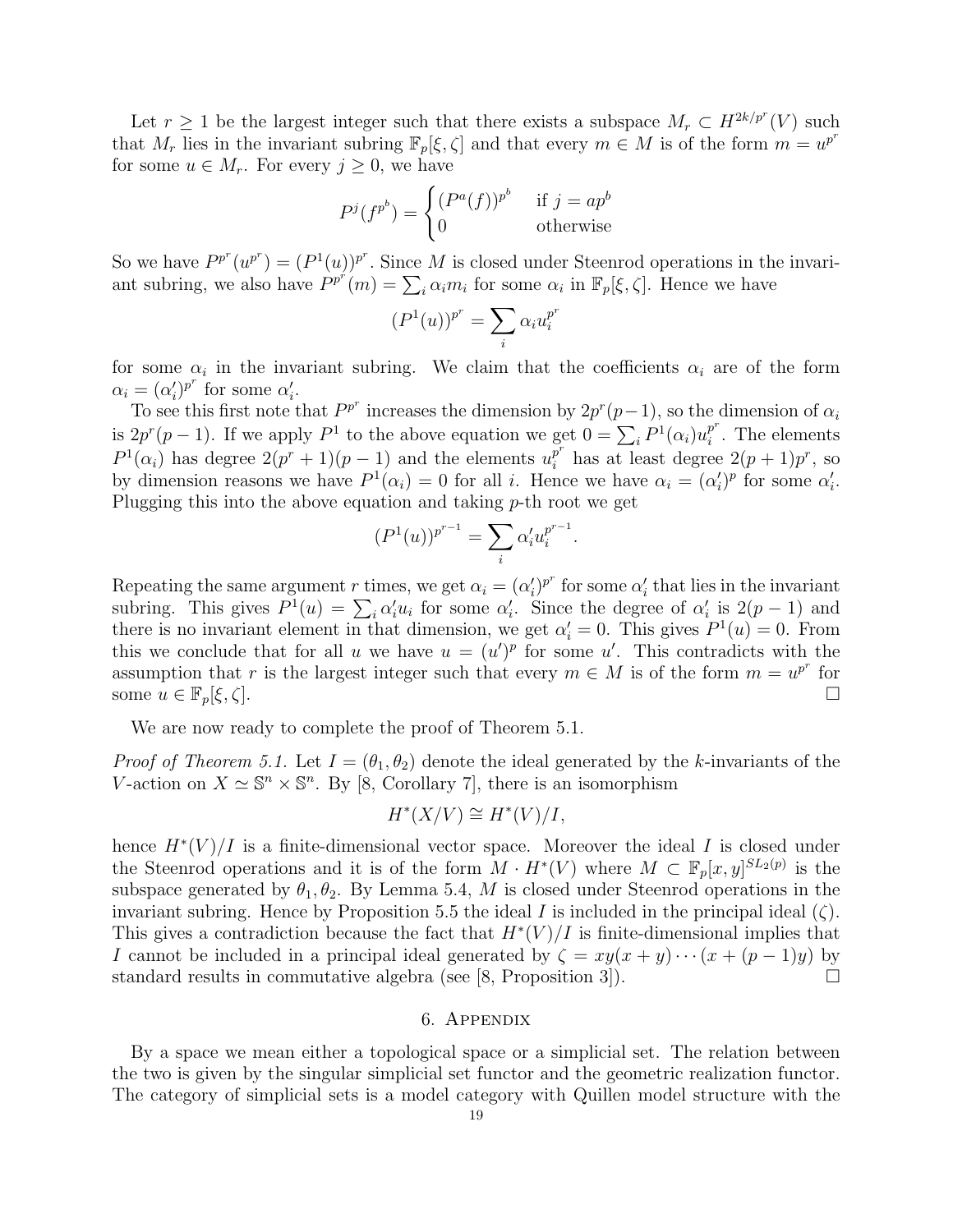usual weak equivalences and Kan fibrations. The geometric realization functor carries a Kan fibration to a Serre fibration.

6.1. **Mapping spaces.** Let X and Y be simplicial sets. The mapping space  $\text{Map}(X, Y)$  is the simplicial set whose set of *n*-simplices is given by  $S(\Delta[n] \times X, Y)$ , and the simplicial structure is induced by the ordinal maps  $\Delta[n] \to \Delta[m]$ . Map<sub>B</sub> $(X, Y)_f$  will denote the connected component of a map  $f: X \to Y$ , in other words the space of maps which are homotopic to f. Let  $\mathbf{S}_{/B}$  denote the over category whose objects are maps  $X \to B$  and whose morphisms are commutative triangles over B. Let  $\text{Map}_B(X, Y)$  denote the mapping space for the over category which is defined to be the simplicial set with  $n$ -simplices given by the set  $\mathbf{S}_{B}(\Delta[n] \times X, Y)$  with the simplicial structure defined similarly.

Let  $\xi : E \to B$  be a Kan fibration of simplicial sets. Then  $\xi$  induces a fibration of mapping spaces

$$
\xi_* : \text{Map}(B, E) \to \text{Map}(B, B)
$$

whose fiber over the identity map id :  $B \to B$  is the mapping space  $\text{Map}_B(B, E)$ . We will also denote the fiber by  $\text{Sec}(\xi)$  and call it the space of sections of  $\xi$ . There is a pull-back diagram

$$
\begin{array}{ccc}\n\text{hSec}(\xi) & \longrightarrow & \text{Map}(B, E) \\
\downarrow & & \downarrow \xi_* \\
\text{Map}(B, B)_{\text{id}} & \longrightarrow & \text{Map}(B, B)\n\end{array}
$$

where hSec( $\xi$ ) is the space of maps  $B \to E$  such that the triangle



commutes up to homotopy.

In Lannes' theory we will consider fibrations over the classifying space of an elementary abelian  $p$ -group V. The classifying space  $BV$  is a simplicial group with product  $BV \times BV \rightarrow BV$  induced by the product on V. The mapping space  $\text{Map}(BV, BV)$  is isomorphic to  $Hom(V, V) \times BV$  as a simplicial set [17, Proposition 25.2], and the adjoint  $BV \to \text{Map}(BV, BV)$  of the product map identifies  $BV$  with the identity component of the mapping space. For any X the mapping space  $\text{Map}(BV, X)$  has an induced action of BV. Also the simplicial monoid  $\text{Map}(BV, BV)$  acts by pre-composition on the mapping space. The actions are equivariant with respect to the isomorphism  $BV \to \text{Map}(BV, BV)_{\text{id}}$  of simplicial abelian groups [17, Proposition 25.3]. Given a fibration  $\xi : E \to BV$  in the diagram of fibrations



the horizontal arrows are isomorphisms.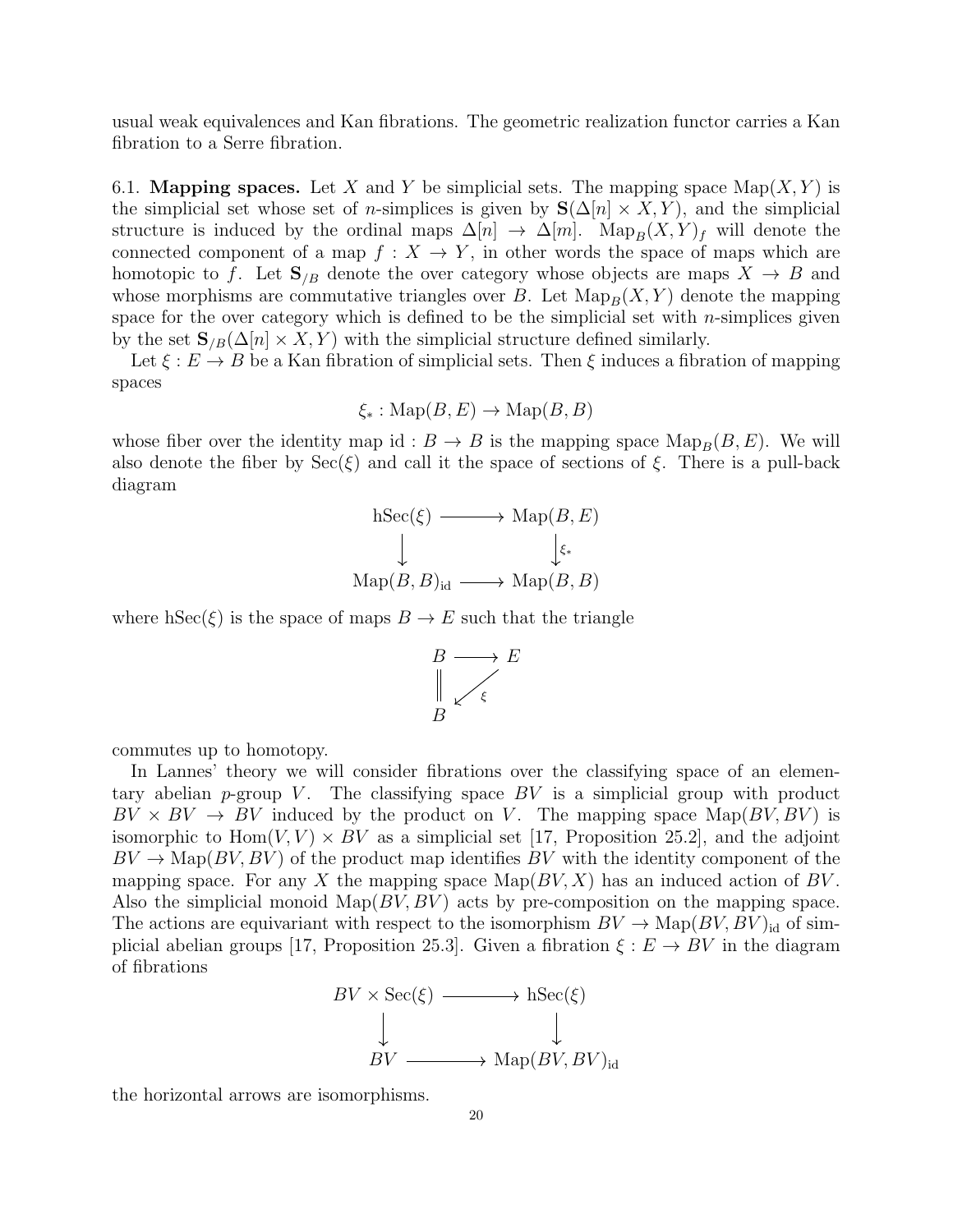6.2. **Homotopy fixed points.** Let G be a discrete group and X be a simplicial set with G-action, also called a G-space. The homotopy orbit space  $X_{hG}$  is the quotient  $(EG \times X)/G$ under the diagonal action. The homotopy fixed point space  $X^{hG}$  is the simplicial subset Map( $EG, X)^G$  of G-equivariant simplicial set maps in Map( $EG, X$ ). Let  $f : X \to Y$  be a map of G-spaces which is also a weak equivalence. Then the induced maps  $X_{hG} \to Y_{hG}$  and  $X^{hG} \to Y^{hG}$  are weak equivalences.

Next we describe a transitivity property of homotopy fixed points [10, Lemma 10.5]. Let H be a normal subgroup of G. There is a natural action of  $G/H$  on the mapping space  $\text{Map}(EG, X)^H$ , and there is a weak equivalence

$$
X^{hG} \simeq (\text{Map}(EG, X)^H)^{hG/H}
$$

where  $\text{Map}(EG, X)^H \simeq X^{hH}.$ 

Let  $\xi : E \to BG$  be a fibration with fiber F. Consider the pull-back diagram



along the universal principal G-fibration. Since  $X_{\xi}$  is a free G-space, the natural map  $h: (X_{\xi})_{h} \to (X_{\xi})/G = E$  is a weak equivalence, in fact a trivial fibration. There is a map of fibrations



where  $\tilde{\xi}$  is the composition  $\xi \circ h$ . We will usually switch from an arbitrary fibration to the natural projection  $(X_{\xi})_{hG} \to BG$ . As a consequence we have the following identifications:

$$
(X_{\xi})^{hG} = \text{Map}(EG, X_{\xi})^G = \text{Sec}(\tilde{\xi}) \simeq \text{Sec}(\xi).
$$

The equivalence  $\operatorname{Sec}(\tilde{\xi}) \simeq \operatorname{Sec}(\xi)$  is a consequence of the fact that the map

$$
\text{Map}(BG, Y) \to \text{Map}(BG, Y')
$$

induced by a trivial fibration  $Y \to Y'$  is also a trivial fibration [11]. Note that both spaces are fibrations over Map( $BG, BG$ ). Pulling back along the subspace Map( $BG, BG$ )<sub>id</sub>  $\rightarrow$  $\text{Map}(BG, BG)$  induces the required weak equivalence between the spaces of sections.

6.3. hG-equivalence. Let  $\xi_i : E_i \to BG$  for  $i = 1, 2$  be two fibrations. A map  $E_1 \to E_2$ of fibrations over  $BG$  is called a fiber homotopy equivalence if there is a homotopy inverse over BG. Let  $X_{\xi_i}$  denote the associated G-spaces. Then f induces a map  $X_{\xi_1} \to X_{\xi_2}$  which is a G-homotopy equivalence. Conversely one can start with two G-spaces  $X_1$  and  $X_2$  and compare the fibrations associated to their Borel constructions. In this case a weaker notion of equivalence is enough. We say  $X_1$  and  $X_2$  are hG-equivalent if there is a zig-zag of G-maps that are also weak equivalences. Given  $h$ G-equivalent G-spaces  $X_1$  and  $X_2$ , the products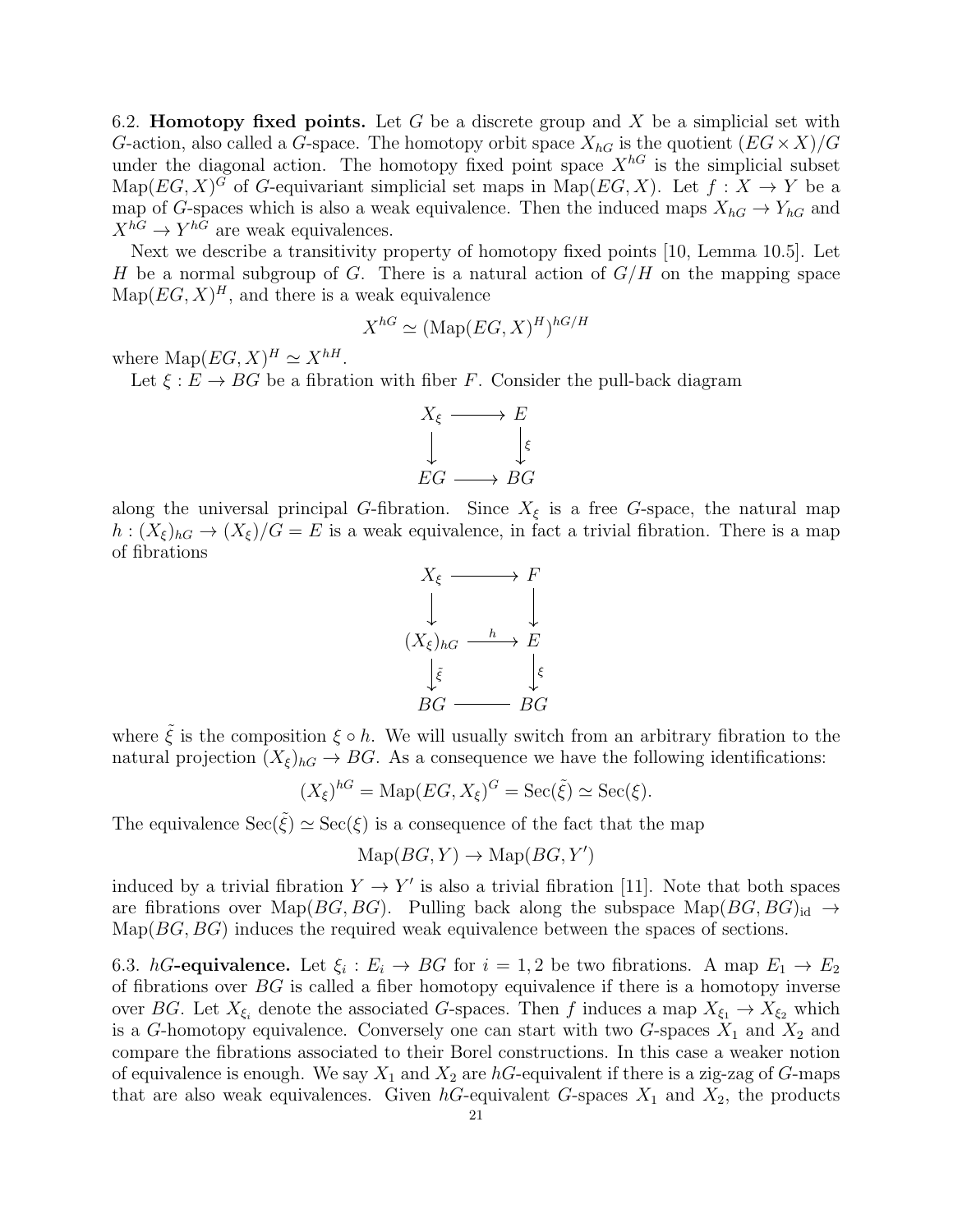$EG \times X_1$  and  $EG \times X_2$  are G-equivalent. Therefore  $(X_1)_{hG}$  is fiber homotopy equivalent to  $(X_2)_{hG}$ . This implies that there is a one-to-one correspondence between fiber homotopy classes of fibrations over BG and hG-equivalence classes of G-spaces.

6.4. Completion at a prime. Let  $X_p^{\wedge}$  denote the Bousfield–Kan completion of X at a prime p as defined in [6]. It comes with a natural map  $X \to X_p^{\wedge}$ . A space is called pcomplete if this map is a weak equivalence. For example, the classifying space BP of a p-group is p-complete. A map  $f: X \to Y$  induces an isomorphism  $\check{H}_*(f, \mathbb{F}_p)$  if and only if its p-completion  $f_p^{\wedge}: X_p^{\wedge} \to Y_p^{\wedge}$  is a weak equivalence. Note that any weak equivalence between p-completed spaces is a homotopy equivalence since the p-completion of a space is a fibrant simplicial set, i.e. a Kan complex. Let  $\xi : E \to B$  be a fibration with fiber F. The p-completion  $\xi_p^{\wedge}: E_p^{\wedge} \to B_p^{\wedge}$  is still a fibration. The fiber lemma [6, Chapter II 5.1] implies that if  $\pi_1 B$  is a p-group and F is connected then the fiber of  $\xi_p^{\wedge}$  is the p-completion of F. There is also a relative version of the completion construction which applies to a fibration  $\xi : E \to B$ , called the fiberwise completion at a prime p. We will denote the fiberwise p-completion by  $\xi_{p/B}^{\wedge}: E_{p/B}^{\wedge} \to B$ . This is a fibration whose fiber is given by  $F_p^{\wedge}$ . If  $\xi$  is a fibration over  $\hat{BP}$  then up to homotopy  $\xi_p^{\wedge}$  can be identified with  $\xi_{p/B}^{\wedge}$ . More explicitly, there is a map of fibrations



where the horizontal maps are weak equivalences.

**Proposition 6.1.** Let  $\xi : E \to BP$  be a fibration with connected fiber and let  $X = (X_{\xi})_p^{\wedge}$ denote the p-completion of the P-space associated to  $\xi$ . Then there is a fiber homotopy equivalence

$$
X_{hP} \xrightarrow{\sim} E_p^{\wedge}
$$
  
\n
$$
\downarrow
$$
  
\n
$$
BP \xrightarrow{\sim} BP
$$

*Proof.* This result is proved for an elementary abelian p-group in [15, Proposition 4.3.1]. For a general p-group we proceed as follows. Let  $X_{\xi}$  denote the pull-back of  $\xi$  along  $EP \rightarrow BP$ . It fits into a fibration sequence  $F \to X_{\xi} \to EP$ . After completion the sequence  $F_p^{\wedge} \to$  $(X_{\xi})_p^{\wedge} \to EP_p^{\wedge}$  is a fiber sequence since  $EP_p^{\wedge}$  is still contractible. Then the diagram



is a homotopy pull-back diagram since  $E_p^{\wedge} \to BP_p^{\wedge}$  is a fibration with fiber  $F_p^{\wedge}$  by the fiber lemma. This implies that  $X = (X_{\xi})_p^{\wedge}$  is a P-covering of  $E_p^{\wedge}$ . Thus X is a free P-space and the desired map is given by the projection  $X_{hP} \to X/P$ .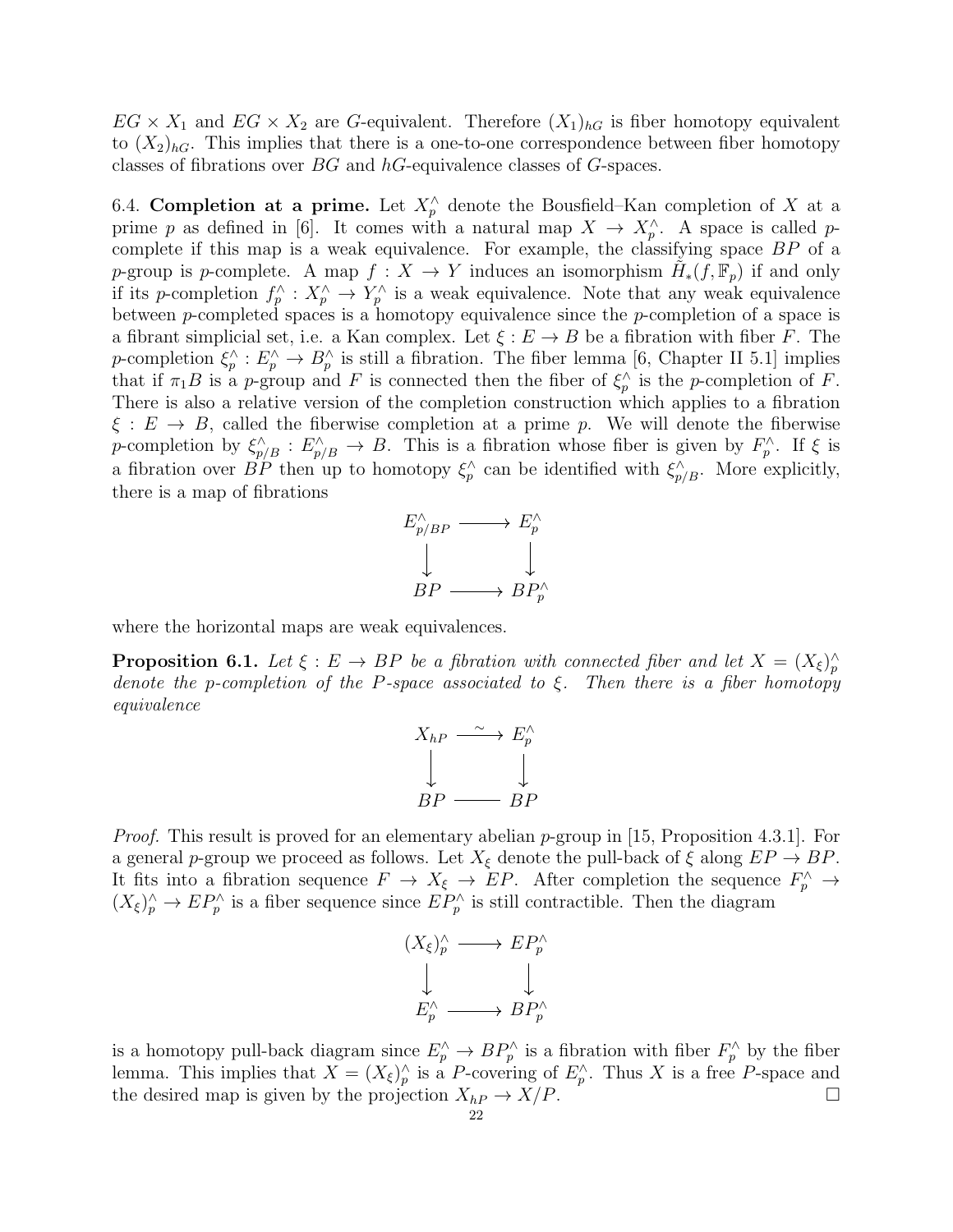6.5. Fiber joins. Next we will discuss the fiber join construction. First we look at the behavior with respect to the Borel construction and p-completion, and then we study the Euler class of fiber joins. The fiber join of two fibrations  $\xi_1 : E_1 \to B$  and  $\xi_2 : E_2 \to B$  is defined to be the homotopy push-out of

$$
E_1 \times_B E_2 \longrightarrow E_1
$$
  
\n
$$
\downarrow \qquad \qquad \downarrow
$$
  
\n
$$
E_2 \longrightarrow E_1 *_{B} E_2
$$
  
\n(6.5.1)

where  $E_1 \times_B E_2$  is the pull-back of the maps  $\xi_1$  and  $\xi_2$  over B. When B is a point this definition specializes to the join construction, and we simply write  $E_1 * E_2$ .

**Proposition 6.2.** Let X and Y be G-spaces. Then there is a fiber homotopy equivalence

$$
X_{hG} *_{BG} Y_{hG} \xrightarrow{\sim} (X * Y)_{hG}
$$
  
\n
$$
\downarrow \qquad \qquad \downarrow
$$
  
\n
$$
BG \xrightarrow{\sim} BG.
$$

Proof. The map is induced by the Borel construction of the natural maps

$$
X \to X*Y \gets Y
$$

and restricts to the identity map between the fibers.

Given two spaces X, Y the join  $X_p^{\wedge} * Y_p^{\wedge}$  is in general not p-complete [20, pg. 107]. For example, for spheres the *p*-completion of  $(\mathbb{S}^n)_p^{\wedge} * (\mathbb{S}^m)_p^{\wedge}$  is given by  $(\mathbb{S}^n * \mathbb{S}^m)_p^{\wedge}$ . We use the following notation

$$
X[m] = (\underbrace{X * \cdots * X}_{m})_{p}^{\wedge}.
$$

A fiberwise version of this definition is as follows: Given a fibration  $\xi : E \to B$  we define

$$
E_{/B}[m] = (\underbrace{E *_{B} \cdots *_{B} E}_{m})_{p/B}^{\wedge}
$$

and denote the associated fibration by  $\xi[m] : E_{/B}[m] \to B$ .

**Corollary 6.3.** Let P be a p-group. If  $\xi$  is the fibration  $E \to BP$  associated to the Borel construction of a P-space X, then  $\xi[m]$  is fiber homotopy equivalent to  $(X[m])_{hP}$ .

*Proof.* Using Proposition 6.2 and induction we see that there is a fiber homotopy equivalence

$$
*_{BP}^n E \to (*^n X)_{hP}
$$

over BP. Let Y denote the pull-pack of the fiber join  $*_{BP}^n E$  along  $EP \rightarrow BP$ . Then Y is G-equivalent to  $*^n X$ . Applying Proposition 6.1 to  $*^n X$  we obtain a fiber homotopy equivalence

$$
((\ast^n X)^{\wedge}_p)_{hP} \to (\ast^n_{BP} E)^{\wedge}_p.
$$

**Remark 6.4.** It is useful to observe that the natural map  $X[mn] \rightarrow (X[m])[n]$  is a homotopy equivalence. Similarly  $\xi$ [mn] is fiber homotopy equivalent to  $(\xi[m])[n]$ .

 $\Box$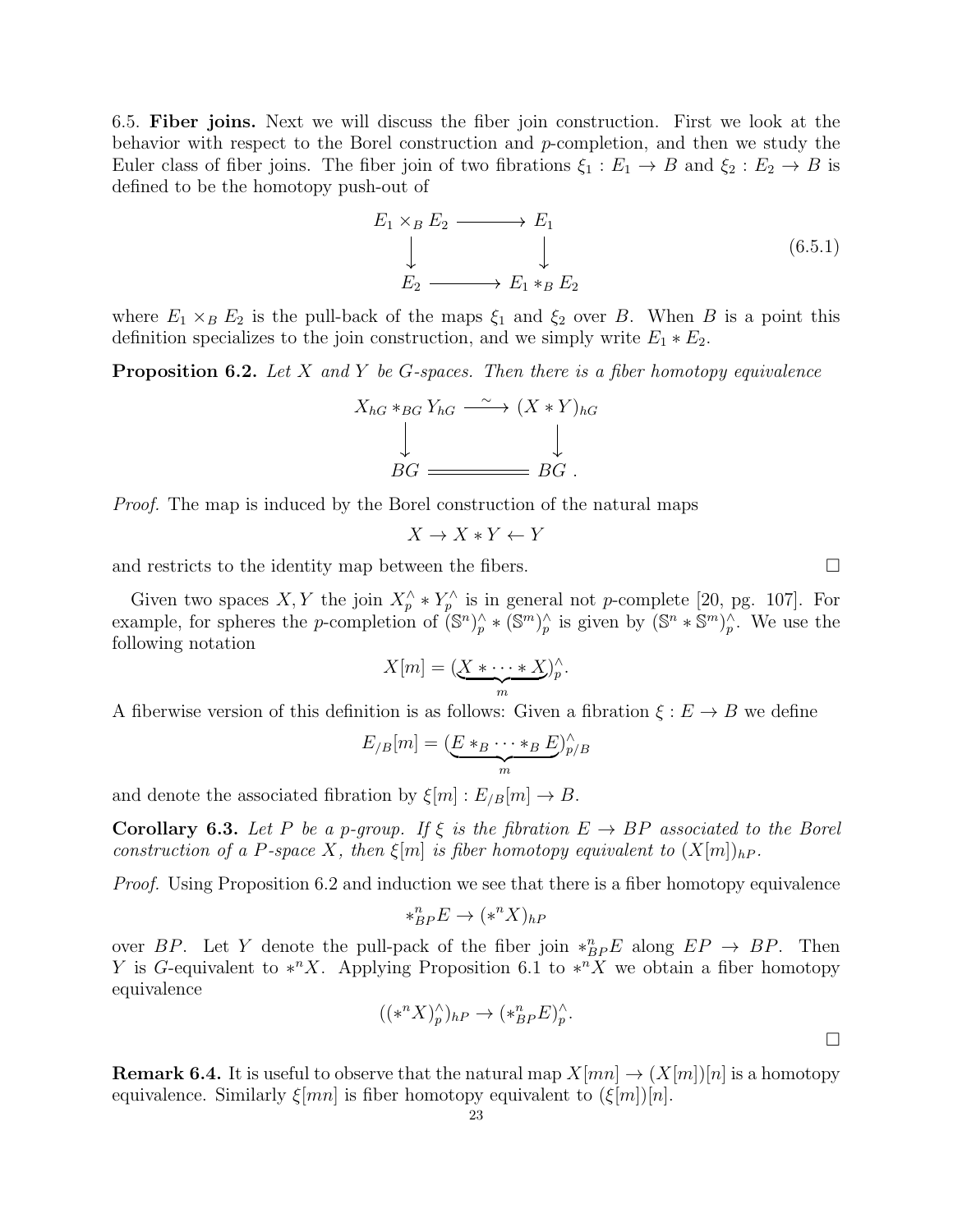6.6. Euler class. We will study the Euler class of fiber joins of mod- $p$  spherical fibrations. Note that the fiber join construction does not result in a mod- $p$  spherical fibration until we fiberwise complete it at p. But the resulting fibration has a fiber whose mod-p cohomology is the mod- $p$  cohomology of a sphere. Therefore for our purposes we consider a larger class of fibrations. Let  $\xi : E \to B$  be a fibration whose fiber  $\overline{F}$  satisfies  $HF \cong H(\mathbb{S}^d)$  for some d. The Thom space Th(ξ) of  $\xi$  is defined to be the cofiber of the map  $\xi$ . Consider the diagram of cofibrations



The reduced cohomology ring  $H(Th(\xi))$  is a free HB-module generated on a generator  $t(\xi)$ of degree  $d+1$  called the Thom class of  $\xi$ . We can take  $t(\xi)$  to be the dual of the image of a chosen generator under the map  $H_{d+1}(\Sigma F) \to H_{d+1}(\text{Th}(\xi))$  induced by  $\mu$ . The image of the Thom class under the natural map  $H^{d+1}(\text{Th}(\xi)) \to H^{d+1}(B)$  is called the Euler class  $e(\xi)$ . Alternatively,  $e(\xi)$  is the image of the transgression of the generator of  $H^d(F)$  in the Serre spectral sequence of  $\xi$ .

We will need an alternative description of fiber join construction. Given fibrations  $\xi_i$ :  $E_i \rightarrow B$  with fiber  $F_i$  where  $i = 1, 2$ , let us define a quotient space

$$
E_1 \hat{*} E_2 = E_1 \times E_2 \times [0,1] / \sim
$$

by the relations  $(e_1, e_2, 0) \sim (e_1, e'_2, 0)$  if  $\xi_2(e_2) = \xi_2(e'_2)$  and  $(e_1, e_2, 1) \sim (e'_1, e_2, 1)$  if  $\xi_1(e_1) =$  $\xi_1(e'_1)$ . Projecting onto each factor induces a fibration  $\xi_1 * \xi_2 : E_1 * E_2 \to B \times B$  with fiber  $F_1 * F_2$ . The pull-back along the diagonal inclusion  $\Delta : B \to B \times B$  is exactly the fiber join construction

$$
F_1 * F_2 \longrightarrow F_1 * F_2
$$
  
\n
$$
\downarrow \qquad \qquad \downarrow
$$
  
\n
$$
E_1 *_{B} E_2 \longrightarrow E_1 * E_2
$$
  
\n
$$
\downarrow \qquad \qquad \downarrow \epsilon_1 * \epsilon_2
$$
  
\n
$$
B \longrightarrow B \times B
$$

In more detail, the diagram 6.5.1 maps to the pull-back and induces a weak equivalence between the spaces given in the two definitions.

**Proposition 6.5.** Let  $\xi_1$  and  $\xi_2$  be mod-p spherical fibrations over B. In the commutative diagram

$$
\Sigma(F_1 * F_2) \xrightarrow{\sim} \Sigma F_1 \wedge \Sigma F_2
$$
  

$$
\downarrow \qquad \qquad \downarrow \Sigma \mu_1 \wedge \Sigma \mu_2
$$
  

$$
Th(\xi_1 * \xi_2) \xrightarrow{\sim} Th(\xi_1) \wedge Th(\xi_2)
$$

the horizontal maps are weak equivalences.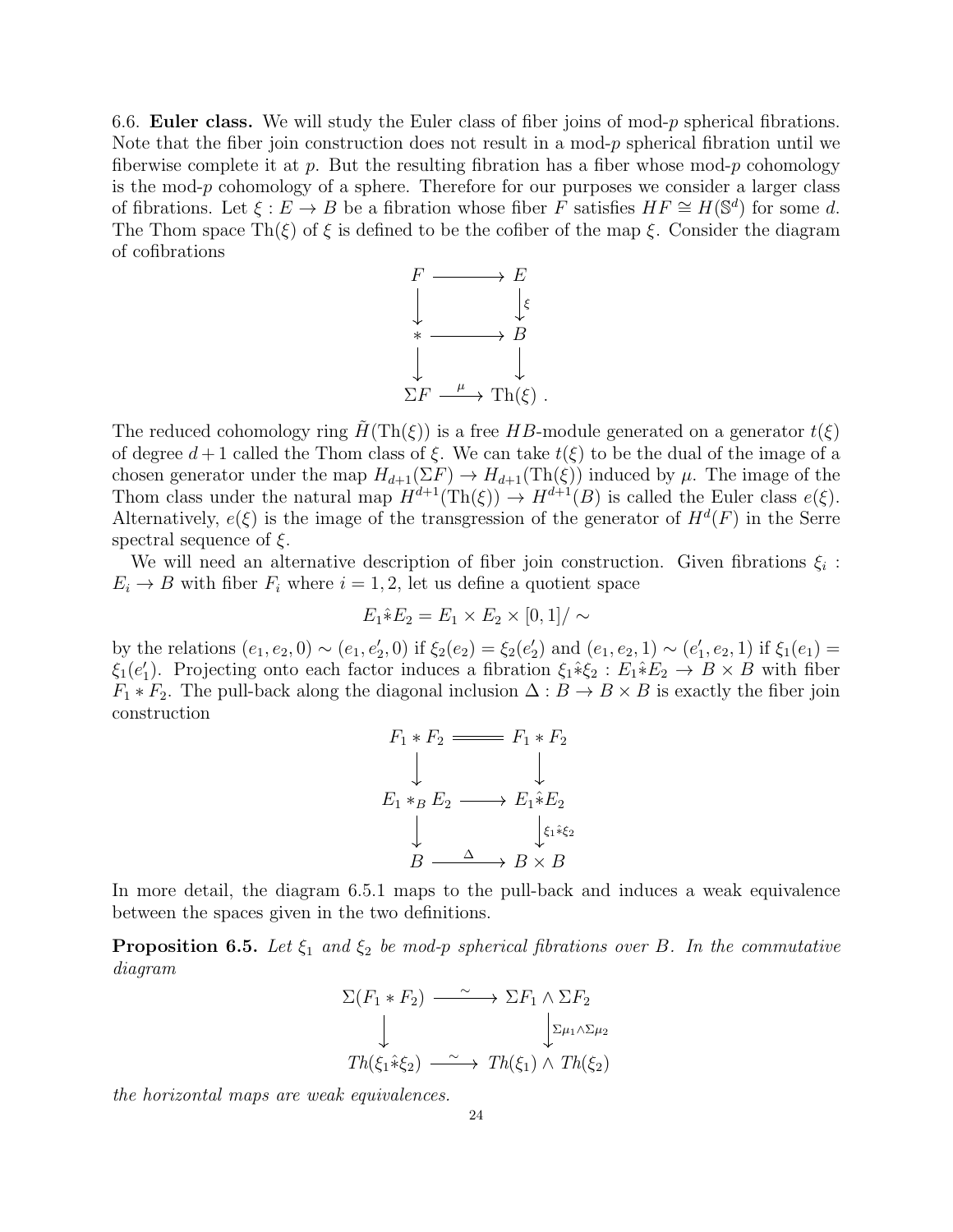*Proof.* Let  $D(\xi)$  denote the fiber join of the identity map  $B \to B$  (regarded as a fibration) with a mod-p spherical fibration  $\xi : E \to B$ . The Thom space Th( $\xi$ ) can be described as the quotient  $D(\xi)/B$ . We have the following identifications

$$
\mathrm{Th}(\xi_1) \wedge \mathrm{Th}(\xi_2) = \frac{\mathrm{Th}(\xi_1) \times \mathrm{Th}(\xi_2)}{\mathrm{Th}(\xi_1) \vee \mathrm{Th}(\xi_2)} = \frac{D(\xi_1) \times D(\xi_2)}{(E \times D(\xi_2)) \cap (D(\xi_1) \times E)} \simeq \frac{D(\xi_1 \hat{*} \xi_2)}{\xi_1 \hat{*} \xi_2} = T(\xi \hat{*} \xi),
$$

which are compatible with the equivalence  $\Sigma F_1 \wedge \Sigma F_2 \simeq \Sigma (F_1 * F_2)$ .

An almost immediate consequence of Proposition 6.5 is that the Euler class of the fiber join of two mod-p spherical fibrations is the cup product of Euler classes of the individual fibrations.

Corollary 6.6. If  $\xi_1$  and  $\xi_2$  are mod-p spherical fibrations, then

 $e(\xi_1 *_{B} \xi_2) = e(\xi_1)e(\xi_2).$ 

*Proof.* Proposition 6.5 implies that the Thom class of  $\xi_1 * \xi_2$  is the cross product of the Thom classes of  $\xi_1$  and  $\xi_2$ . Looking at the corresponding diagram of cohomology groups associated to the diagram

$$
B \xrightarrow{\Delta} B \times B
$$
  
\n
$$
\downarrow \qquad \qquad \downarrow
$$
  
\n
$$
\text{Th}(\xi_1 *_{B} \xi_2) \longrightarrow \text{Th}(\xi_1) \land \text{Th}(\xi_2),
$$

we see that the Euler class of  $\xi_1 *_{B} \xi_2$  is the cup product of the Euler classes of  $\xi_1$  and  $\xi_2$ .  $\Box$ 

#### **REFERENCES**

- [1] A. Adem and J. Grodal. Homotopical group actions and periodicity. In preparation.
- [2] A. Adem and J. H. Smith. Periodic complexes and group actions. Ann. of Math. (2), 154(2):407–435, 2001.
- [3] C. Allday and V. Puppe. Cohomological methods in transformation groups, volume 32 of Cambridge Studies in Advanced Mathematics. Cambridge University Press, Cambridge, 1993.
- [4] A. H. Assadi. Some local-global results in finite transformation groups. Bull. Amer. Math. Soc. (N.S.), 19(2):455–458, 1988.
- [5] D. J. Benson and J. F. Carlson. Complexity and multiple complexes. Math. Z., 195(2):221–238, 1987.
- [6] A. K. Bousfield and D. M. Kan. Homotopy limits, completions and localizations. Lecture Notes in Mathematics, Vol. 304. Springer-Verlag, Berlin-New York, 1972.
- [7] J. F. Carlson, L. Townsley, L. Valero-Elizondo, and M. Zhang, Cohomology Rings of Finite Groups, Kluwer Academic Publishers (2003).
- [8] G. Carlsson. On the rank of abelian groups acting freely on  $(S^n)^k$ . Invent. Math., 69(3):393-400, 1982.
- [9] W. G. Dwyer and C. W. Wilkerson. Smith theory and the functor T. Comment. Math. Helv., 66(1):1–17, 1991.
- [10] W. G. Dwyer and C. W. Wilkerson. Homotopy fixed-point methods for Lie groups and finite loop spaces. Ann. of Math. (2), 139(2):395–442, 1994.
- [11] P. G. Goerss and J. F. Jardine. Simplicial homotopy theory, volume 174 of Progress in Mathematics. Birkhäuser Verlag, Basel, 1999.
- [12] J. Grodal and J. H. Smith. Algebraic models for finite G-spaces. Oberwolfach Report, 45:2690–2692, 2007.
- [13] I. Hambleton and  $\ddot{O}$ . Unlü. Examples of free actions on products of spheres. Q. J. Math., 60(4):461–474, 2009.
- [14] A. Heller and I. Reiner. Representations of cyclic groups in rings of integers. I. Ann. of Math. (2), 76:73–92, 1962.